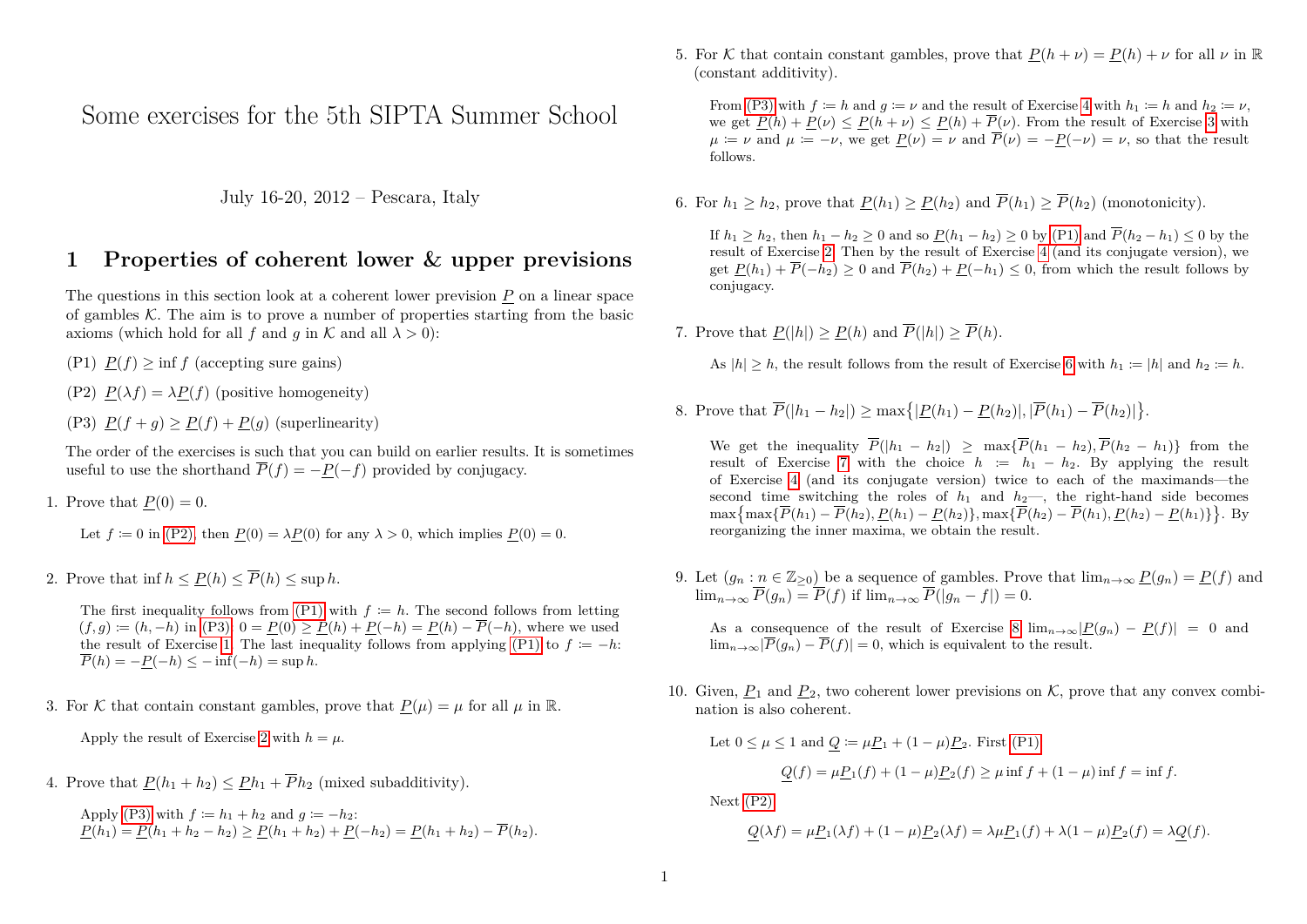Finally [\(P3\):](#page-0-2)

$$
Q(f+g) = \mu P_1(f+g) + (1-\mu) P_2(f+g)
$$
  
\n
$$
\geq \mu (P_1(f) + P_1(g)) + (1-\mu) (P_2(f) + P_2(g)) = Q(f) + Q(g).
$$

#### **2 Few gambles, many lower previsions**

The questions in this section essentially deal with avoiding sure loss, coherence, and natural extension on finite spaces. At the end, credal sets and their barycentric representation make an appearance.

*g*<sup>1</sup> *g*<sup>2</sup> *a* 1 0 *b* <sup>1</sup>*/*<sup>2</sup> 1  $c = 0 = \frac{1}{2}$ Consider a possibility space  $\mathcal{X} := \{a, b, c\}$  and a set of gambles  $\mathcal{K} \coloneqq \{g_1, g_2\}$ , whose values are given as column vectors in the table on the right. The so-called vacuous lower prevision  $P_A$  relative to a subset *A* of *X* is defined by  $P_A(f) \coloneqq \min_{x \in \mathcal{X}} f(x)$  for any gamble *f* on  $\mathcal{X}$ .

<span id="page-1-0"></span>11. We consider a number of lower previsions on  $K$  defined by

 $P_1 \coloneqq P_X, \qquad P_2 \coloneqq P_{\{a,b\}}, \qquad P_3 \coloneqq P_{\{a\}}, \qquad P_4 \coloneqq \frac{1}{3}(P_{\{a\}} + P_{\{b\}} + P_{\{c\}}),$  $P_5 \coloneqq \frac{3}{4} P_{\{c\}} + \frac{1}{2} P_{\{b\}}, \qquad P_6 \coloneqq \frac{1}{3} P_{\{c\}} + \frac{2}{3} P_{\{a,b\}}, \qquad P_7 \coloneqq \frac{3}{4} P_{\{b\}} + \frac{1}{2} P_{\{a\}}.$ 

Write the values attained by these lower previsions in a table (so a value for  $q_1$  and  $q_2$  in each column).

|  |  | $P_1$ $P_2$ $P_3$ $P_4$ $P_5$ $P_6$ $P_7$ |  |                                                                                               |
|--|--|-------------------------------------------|--|-----------------------------------------------------------------------------------------------|
|  |  |                                           |  | $g_1$ 0 $\frac{1}{2}$ 1 $\frac{1}{2}$ $\frac{1}{4}$ $\frac{1}{4}$ $\frac{1}{3}$ $\frac{7}{8}$ |
|  |  |                                           |  | $g_2$ 0 0 0 $1/2$ $7/8$ $1/6$ $3/4$                                                           |

12. Given a lower prevision *P*, then  $G_P(f) := f - P(f)$  is the marginal gamble corresponding to the gamble  $f$ ; here  $P(f)$  is seen as a constant gamble (vector). Write the matrices  $(G_P)_{\mathcal{K}}$  for each of the lower previsions in Exercise [11.](#page-1-0)

*G<sup>P</sup>* <sup>1</sup> *g*<sup>1</sup> *g*<sup>2</sup> *a* 1 0 *b* <sup>1</sup>*/*<sup>2</sup> 1 *c* 0 <sup>1</sup>*/*<sup>2</sup> *G<sup>P</sup>* <sup>2</sup> *g*<sup>1</sup> *g*<sup>2</sup> *a* <sup>1</sup>*/*<sup>2</sup> 0 *b* 0 1 *c* −1*/*<sup>2</sup> <sup>1</sup>*/*<sup>2</sup> *G<sup>P</sup>* <sup>3</sup> *g*<sup>1</sup> *g*<sup>2</sup> *a* 0 0 *b* −1*/*<sup>2</sup> 1 *c* −1 <sup>1</sup>*/*<sup>2</sup> *G<sup>P</sup>* <sup>4</sup> *g*<sup>1</sup> *g*<sup>2</sup> *a* <sup>1</sup>*/*<sup>2</sup> −1*/*<sup>2</sup> *b* 0 <sup>1</sup>*/*<sup>2</sup> *c* −1*/*<sup>2</sup> 0 *G<sup>P</sup>* <sup>5</sup> *g*<sup>1</sup> *g*<sup>2</sup> *a* <sup>3</sup>*/*<sup>4</sup> −7*/*<sup>8</sup> *b* <sup>1</sup>*/*<sup>4</sup> <sup>1</sup>*/*<sup>8</sup> *c* −1*/*<sup>4</sup> −3*/*<sup>8</sup> *G<sup>P</sup>* <sup>6</sup> *g*<sup>1</sup> *g*<sup>2</sup> *a* <sup>2</sup>*/*<sup>3</sup> −1*/*<sup>6</sup> *b* <sup>1</sup>*/*<sup>6</sup> <sup>5</sup>*/*<sup>6</sup> *c* −1*/*<sup>3</sup> <sup>1</sup>*/*<sup>3</sup> *G<sup>P</sup>* <sup>7</sup> *g*<sup>1</sup> *g*<sup>2</sup> *a* <sup>1</sup>*/*<sup>8</sup> −3*/*<sup>4</sup> *b* −3*/*<sup>8</sup> <sup>1</sup>*/*<sup>4</sup> *c* −7*/*<sup>8</sup> −1*/*<sup>4</sup>

<span id="page-1-1"></span>13. (a) Verify that a lower prevision *P* incurs sure loss iff the matrix inequality  $(G_{\underline{P}})_{\mathcal{K}}\lambda \leq -1$  holds (row per row) for some column vector  $\lambda$  in  $(\mathbb{R}_{\geq 0})^{\mathcal{K}}$ .

> *P* incurs sure loss iff  $\sum_{g \in \mathcal{K}} \lambda_g G_P(g) < 0$  for some  $\lambda$  in  $(\mathbb{R}_{\geq 0})^{\mathcal{K}}$ . In that case  $\sum_{g \in \mathcal{K}} \lambda_g G_P(g) < -\varepsilon$  for some  $\varepsilon$  in  $\mathbb{R}_{>0}$ . So then  $\sum_{g \in \mathcal{K}} (\lambda_g/\varepsilon) G_P(g) < -1$  and  $\lambda/\varepsilon$  is an element of  $(\mathbb{R}_{\geq 0})^{\mathcal{K}}$ .

(The reason for using ' $\leq -1$ ' instead of ' $\leq 0$ ' is that the former is in LP form.)

(b) Check whether the lower previsions of Exercise [11](#page-1-0) avoid sure loss or incur sure loss. For those that incur sure loss: give a  $\lambda$  such that the right-hand side is attained, i.e. such that  $\max((G_{\underline{P}})_{\mathcal{K}}\lambda) = -1$ .

**Avoid sure loss:** *P*1, *P*2, *P*3, *P*4, *P*5, *P*6. **Incur sure loss:**  $\underline{P}_7$ , e.g.,  $\max(G_{\underline{P}_7}(g_1) + G_{\underline{P}_7}(g_2)) = -\frac{1}{8}$ , so take  $\lambda$  to be the constant vector 8.

<span id="page-1-2"></span>14. (a) Verify that a lower prevision *P* that avoids sure loss is incoherent iff the matrix inequality  $(G_P)_{K\setminus\{f\}}\lambda - (G_P)_{\{f\}}\mu \leq -1$  holds (row per row) for some *f* in K,  $\lambda$  in  $(\mathbb{R}_{\geq 0})^{\mathcal{K}\setminus\{f\}}$  and  $\mu$  in  $\mathbb{R}_{\geq 0}$ .

> Repeat the reasoning from the case of Exercise [13,](#page-1-1) but now with  $\sum_{g \in \mathcal{K}} \lambda_g G_P(g)$ replaced by  $\sum_{g \in \mathcal{K} \setminus \{f\}} \lambda_g G_{\underline{P}}(g) - \mu G_{\underline{P}}(f)$ .

(b) Check whether the lower previsions of that were found to avoid sure loss in Exercise [13](#page-1-1) are coherent or incoherent. For those that are incoherent: give an  $(f, \lambda, \mu)$ -triple such that the right-hand side is attained, i.e. such that  $\max((G_{\underline{P}})_{\mathcal{K}\backslash\{f\}}\lambda - (G_{\underline{P}})_{\{f\}}\mu) = -1.$ 

**Coherent:** *P*1, *P*2, *P*3, *P*4, *P*6. **Incoherent:**  $\underline{P}_5$ , e.g., max $\left(-G_{\underline{P}_5}(g_1) + G_{\underline{P}_5}(g_2)\right) = -\frac{1}{8}$ , so take  $f \coloneqq g_1$  and take  $(\lambda, \mu)$  to be the constant vector 8.

15. (a) For those lower previsions that were found to be incoherent in Exercise [14,](#page-1-2) find the smallest dominating coherent lower prevision using natural extension. (From Exercise [14,](#page-1-2) you already know which—of the two—lower prevision values is too low; write down the linear program and solve it on sight.)

We only need to find  $\underline{E}_{P_5}(g_1)$ :

$$
\underline{E_{P_5}}(g_1) = \max \Big\{ \alpha \in \mathbb{R} \colon \alpha \in \mathbb{R}, g_1 - \alpha \leq \lambda G_{P_5}(g_2), \lambda \in \mathbb{R}_{\geq 0} \Big\}
$$
  
= 
$$
\max \Bigg\{ \alpha \colon \begin{pmatrix} -7/s \\ 1/s \\ -3/s \end{pmatrix} \lambda + \begin{pmatrix} \alpha \\ \alpha \\ \alpha \end{pmatrix} \leq \begin{pmatrix} 1 \\ 1/2 \\ 0 \end{pmatrix}, \lambda \in \mathbb{R}_{\geq 0} \Bigg\} = \frac{3}{s}.
$$

(b) The lower prevision  $P_6$  is coherent (as you have showed in Exercise [14\)](#page-1-2). Recall from Exercise [11](#page-1-0) how it was defined on  $K$ . Given the gamble  $f := (1/2, 0, 1)$ , show that  $\underline{E_{P}}_6(f) = 0 < 1/3 = \frac{1}{3}\underline{P}_{\{c\}}(f) + \frac{2}{3}\underline{P}_{\{a,b\}}(f).$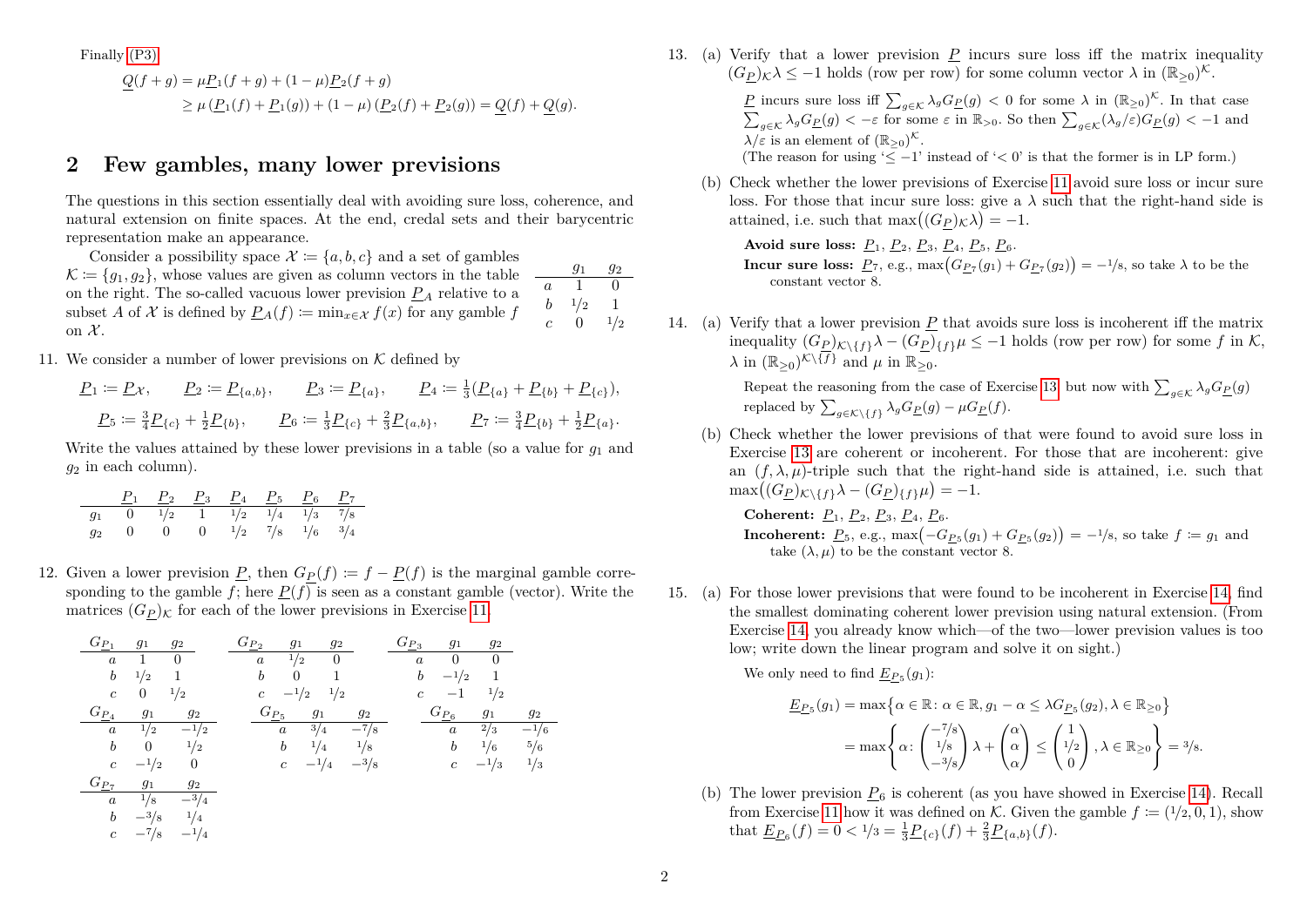$$
\frac{1}{3}P_{\{c\}}(f) + \frac{2}{3}P_{\{a,b\}}(f) = \frac{1}{3}1 + \frac{2}{3}0 = \frac{1}{3}
$$

$$
\underline{E}_{P_6}(f) = \max\left\{\alpha \in \mathbb{R} : \begin{pmatrix} 2/3 & -1/6 \\ 1/6 & 5/6 \\ -1/3 & 1/3 \end{pmatrix} \lambda + \begin{pmatrix} \alpha \\ \alpha \\ \alpha \end{pmatrix} \le \begin{pmatrix} 1/2 \\ 0 \\ 1 \end{pmatrix}, \lambda \in (\mathbb{R}_{\ge 0})^{\mathcal{K}} \right\} = 0.
$$

The second equality follows immediately from the fact that the *b*-column of  $(G_P)_K$ is strictly positive, wehereas  $f(b) = 0$ ; so we must have  $\lambda = 0$  for nonnegative  $\alpha$ .

(c) Get additional insight into why the strict inequality of the previous question occurs by constructing (and sketching) the credal sets  $\mathcal{M}(P_6)$  and  $\mathcal{M}\left(\frac{1}{3}\underline{P}_{\{c\}} + \frac{2}{3}\underline{P}_{\{a,b\}}\right)$ . These credal sets are subsets of the simplex of all probability mass functions (column vectors)  $p = (p_a, p_b, p_c)$  on X. Add the lines  $p^T f = \frac{1}{3}$  and  $p^T f = 0$  to your sketches.

The line  $p^T f = \frac{1}{3}$  goes through  $(0, \frac{2}{3}, \frac{1}{3})$  and  $(\frac{2}{3}, \frac{1}{3}, 0)$ . The line  $p^T f = 0$ goes through  $\underline{P}_{\{b\}} = (0,1,0)$  and is parallel to the line  $p^T f = \frac{1}{3}$ . The lower prevision  $\frac{1}{3}P_{\{c\}} + \frac{2}{3}P_{\{a,b\}}$  is a mixture of two lower previsions of which we know the extreme points of their respective credal sets, so the extreme points of its credal set are among the mixture of these extreme points, i.e.,  $\frac{1}{3}P_{c}$  +  $\frac{2}{3}P_{a}$  and  $\frac{1}{3}P_{c}$ <sub>{*c*}</sub> +  $\frac{2}{3}P_{c}$ <sub>*b*}</sub>. To find the lines bounding  $\mathcal{M}(P_6)$ , we just need to find (on sight) two points on the lines  $p^T g_1 = \underline{P}_6(g_1) = 1/3$  and  $p^T g_2 = \underline{P}_6(g_2) = 1/6$ :  $(1/3, 0, 2/3)$ and (0*,* <sup>2</sup>*/*3*,* <sup>1</sup>*/*3), respectively ( <sup>5</sup>*/*6*,* <sup>1</sup>*/*6*,* 0) and ( <sup>2</sup>*/*3*,* 0*,* <sup>1</sup>*/*3).



16. Consider the lower prevision given by:

|         | (a) | b | (c) |         |
|---------|-----|---|-----|---------|
|         |     |   | n   | $0.5\,$ |
| $J_{2}$ |     |   | ٠,  |         |
| 3       |     |   | ш   |         |

- (a) Does it avoid sure loss? (Hint: Try to find a dominating linear prevision.)
	- Yes. It suffices to see that there is a linear prevision that dominates P on its domain. The prevision *P* given by  $P(f) = P_{\{b\}}(f) = f(b)$  satisfies this.
- (b) Is it coherent?

(Hint: Calculate the lower envelope of the set of linear previsions dominating *P*.)

No. Since  $P(f_3) = 1 = \max\{f_3(a), f_3(b), f_3(c)\}\$ , the only linear prevision that dominates *P* for all *f* is precisely  $P = P_{\{b\}}$ . But *P* does not coincide with *P* on all gambles:  $P(f_1) = 1 > 0.5 = P(f_1)$ . Since P is not the lower envelope of the set  $\mathcal{M}(P)$ , we deduce that it is not coherent.

17. Let P be the lower prevision on a linear space of gambles  $\mathcal{L}(\mathcal{X})$  given by

$$
\underline{P}(f) \coloneqq \frac{1}{2}(\min f + \max f)
$$

for all  $f$  on  $\mathcal X$ . Is it coherent? (Hint: test superadditivity for functions that sum up to a constant.)

No. Since P is defined on a linear space, a necessary condition for coherence is that it is supper-additive, meaning that  $P(f+g) \ge P(f)+P(g)$  for any pair of gambles  $f, g$ . To see that this does not hold, consider  $f := -I_A$  and  $g := -I_{X \setminus A}$ . Then  $P(f) = P(g) = -1/2$ , while  $P(f + q) = -1$ .

18. Let P be a coherent lower prevision on  $\mathcal{L}(\mathcal{X})$ , where  $\mathcal{X} = \{0, 1\}$ . Prove that P is a *linear-vacuous* mixture, i.e., that there is some  $\alpha \in [0, 1]$  and a linear prevision *P* on  $\mathcal{X}$  such that  $P = \alpha P + (1 - \alpha)P_{\mathcal{X}}$ .

It follows from the coherence of  $P$  that for every gamble  $f$  on  $\mathcal{X}$ ,

$$
\underline{P}(f) = \underline{P}(f - \min f) + \min f.
$$

Assume that *P* is non-vacuous (otherwise the result is trivial). Then it follows from the above equation that it must be either  $P(0) > 0$  or  $P(1) > 0$ . Let  $\alpha = P(0) + P(1)$ , and let *P* be the linear prevision associated to the probability  $P(0) = \frac{P(0)}{\alpha}$  and  $P(1) = \frac{P(1)}{\alpha}$ . Then for every gamble *f* it holds that

$$
\alpha P(f) + (1 - \alpha) P_{\mathcal{X}}(f) = P(0)f(0) + P(1)f(1) + (1 - P(0) - P(1)) \min f.
$$

Assume for instance that min  $f = f(0)$  (the other case is similar). Then

$$
\alpha P(f) + (1 - \alpha) \underline{P}_{\mathcal{X}}(f) = \underline{P}(0) f(0) + \underline{P}(1) f(1) + (1 - \underline{P}(0) - \underline{P}(1)) f(0)
$$
  
= 
$$
\underline{P}(1)(f(1) - f(0)) + f(0) = \underline{P}(f - f(0)) + f(0) = \underline{P}(f).
$$

- 19. Consider an urn with 10 balls, of which 3 are red, and the other 7 are either blue or yellow.
	- (a) Determine the set  $\mathcal M$  of linear previsions that represent the possible compositions of the urn.

The set of possible compositions of the urn is given by the table below left. It produces the set of linear previsions given in the table below right (we give the probability mass functions that are their restrictions to events).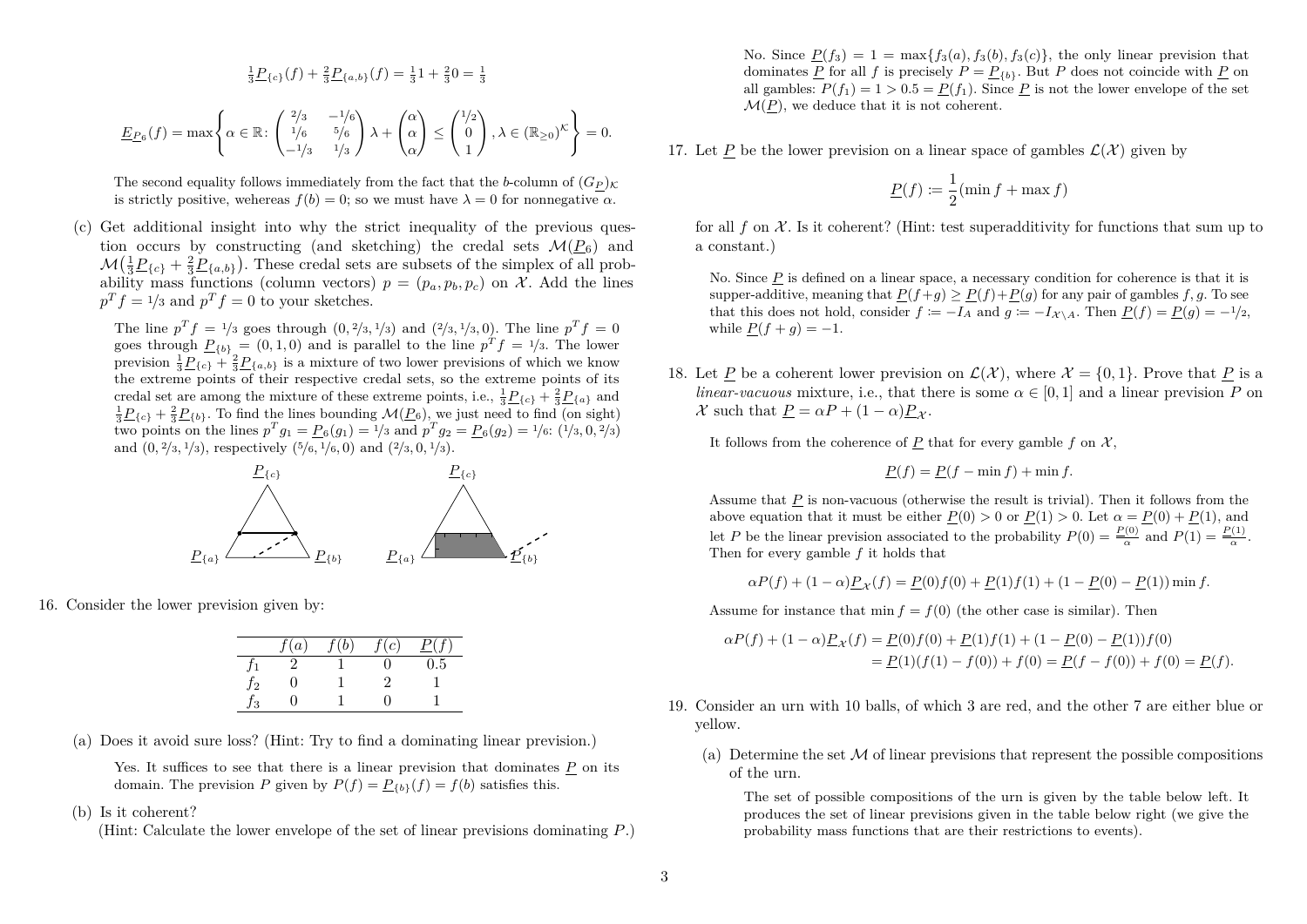| $_{\rm Red}$ | Blue | Yellow   | $P_i$ | $_{\rm Red}$ | Blue         | Yellow       |
|--------------|------|----------|-------|--------------|--------------|--------------|
| 3            | 0    |          | $P_1$ | 3/10         | O            | $^{7/}_{10}$ |
| 3            |      | 6        | $P_2$ | 3/10         | 1/10         | 6/10         |
| 3            | 2    | 5        | $P_3$ | 3/10         | $^{2}/_{10}$ | 5/10         |
| 3            | 3    | 4        | $P_4$ | 3/10         | 3/10         | 4/10         |
| 3            | 4    | 3        | $P_5$ | 3/10         | 4/10         | 3/10         |
| 3            | 5    | 2        | $P_6$ | 3/10         | $^{5/10}$    | $^{2}/_{10}$ |
| 3            | 6    |          | Р7    | 3/10         | 6/10         | 1/10         |
| 3            |      | $\theta$ | $P_8$ | 3/10         | $^{7/}_{10}$ | $\theta$     |

(b) Let f be a gamble given by  $f(\text{blue}) = 2$ ,  $f(\text{red}) = 1$ ,  $f(\text{yellow}) = -1$ . What is the lower prevision of *f*?

The lower prevision of *f* is the lower envelope of the set  $\{P_1(f), P_2(f), \ldots, P_8(f)\}\,$ which in this case is equal to  $P(f) = 0.3 \cdot 1 - 0.7 \cdot 1 = 0.4$ .

(c) Do the same for an arbitrary gamble *g*.

Again, we have  $P(f) = \min\{P_1(f), P_2(f), \ldots, P_8(f)\}\;$  since  $P_2, \ldots, P_7$  are convex combinations of *P*1*, P*8, it follows that

$$
\underline{P}(f) = \min\{P_1(f), P_8(f)\}\
$$
  
= min{0.3f(blue) + 0.7f(yellow), 0.3f(blue) + 0.7f(red)}  
= 0.3f(blue) + 0.7 min{f(yellow), f(red)}.

20. Let  $\mathcal{X} = \{1, 2, 3\}$ , and consider the following sets of desirable gambles:

$$
\mathcal{K}_1 := \{ f : f(1) + f(2) + f(3) > 0 \}
$$
  

$$
\mathcal{K}_2 := \{ f : \max\{ f(1), f(2), f(3) \} > 0 \}.
$$

(a) Are  $\mathcal{K}_1, \mathcal{K}_2$  coherent?

To see that the set of gambles  $\mathcal{K}_1$  is coherent, we check that it verifies axioms  $(D1)$ – (D4) (note that because we are dealing with finite spaces, we can use maximum instead of supremum and minimum instead of infimum):

- (D1) Trivially  $0 \notin \mathcal{K}_1$ .
- (D2) If  $f \ge 0$  then  $f(1) + f(2) + f(3) > 0$ , whence  $f \in \mathcal{K}_1$ .
- (D3) If  $f, g \in \mathcal{K}_1$ , then  $f(1) + f(2) + f(3) > 0$  and  $g(1) + g(2) + g(3) > 0$ . As a consequence,  $(f+g)(1) + (f+g)(2) + (f+g)(3) = f(1) + f(2) + f(3) + g(1) +$  $q(2) + q(3) > 0$ , and this means that  $f + q \in \mathcal{K}_1$ .
- (D4) Consider  $f \in \mathcal{K}_1$  and  $\lambda > 0$ ; then since  $f(1) + f(2) + f(3) > 0$ , we deduce that  $(\lambda f)(1) + (\lambda f)(2) + (\lambda f)(3) = \lambda (f(1) + f(2) + f(3)) > 0$ . This implies that  $\lambda f \in \mathcal{K}_1$ .

To see that the set  $\mathcal{K}_2$  is not coherent, it suffices to note that it does not satisfy axiom (D3): consider the gambles *f, g* given by

$$
f(1) = 1, f(2) = f(3) - 2;
$$
  $g(2) = 1, g(1) = g(3) = -2;$ 

then it holds that max  $f = \max q = 1$ , whence both f and q belong to  $\mathcal{K}_2$ ; however,  $(f+q)(1) = (f+q)(2) = -1, (f+q)(3) = -4$ , whence  $f + q \notin \mathcal{K}_2$ .

(b) If they are, what is the lower prevision they induce on the gamble *f* given by  $f(1) = 2, f(2) = 3, f(3) = -1?$ 

We only need to verify it for  $K_1$ . Taking into account the correspondence between sets of desirable gambles and coherent lower previsions, we have that

$$
\underline{P}(f) = \sup \{ \mu : f - \mu \in \mathcal{K}_1 \}
$$
  
=  $\sup \{ \mu : (f - \mu)(1) + (f - \mu)(2) + (f - \mu)(3) > 0 \}$   
=  $\sup \{ \mu : f(1) + f(2) + f(3) - 3\mu > 0 \} = \sup \{ \mu : 4 - 3\mu > 0 \} = \frac{4}{3}.$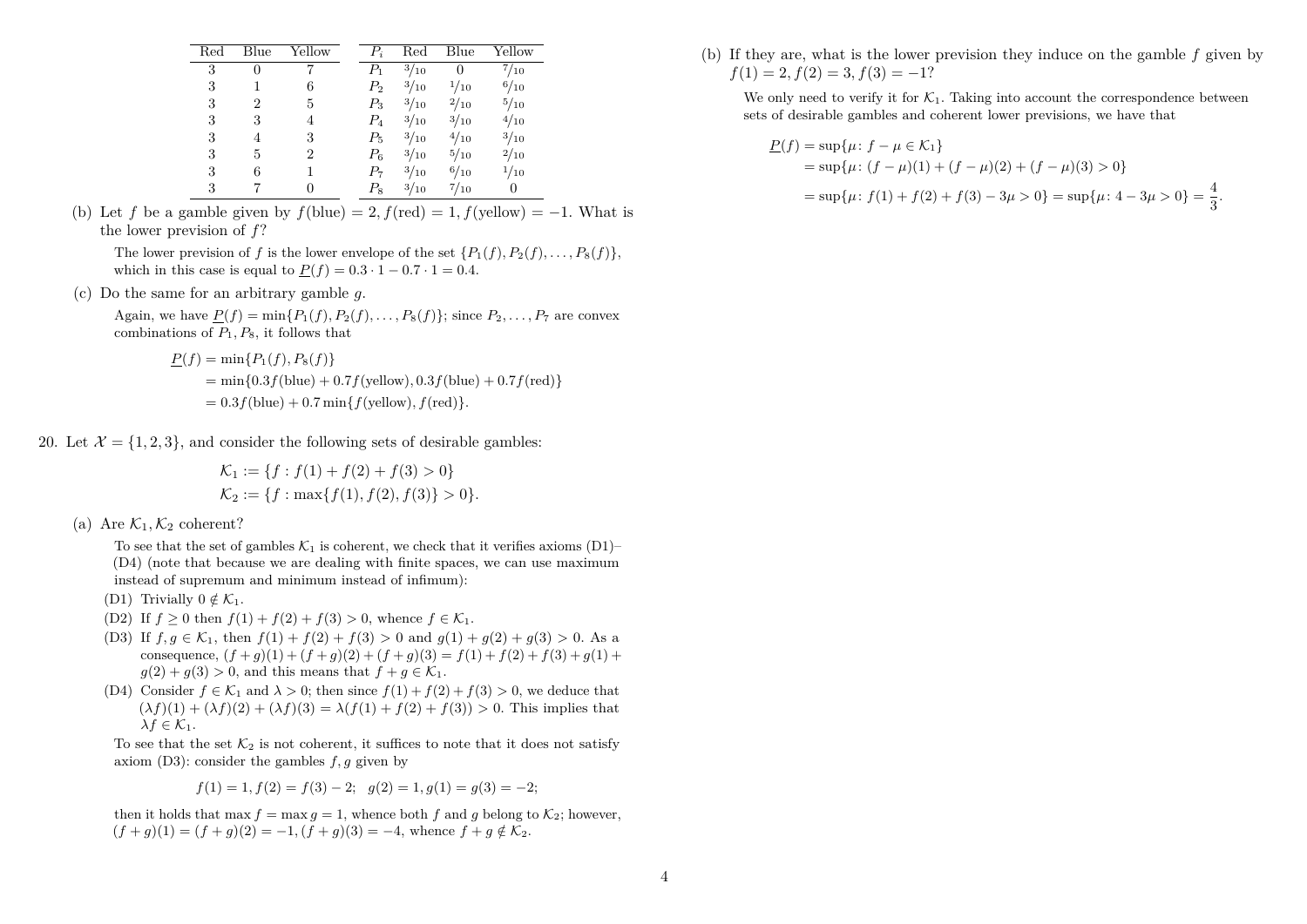## <span id="page-4-1"></span>**3 The Choquet integral**

Suppose we have a monotone set function  $\mu$  defined on the power set  $2^{\mathcal{X}}$  of a finite set  $\mathcal{X}$ , that is,

- (i)  $\mu(\emptyset) = 0$ ,  $\mu(\mathcal{X}) = 1$  and
- (ii)  $\mu(A) > \mu(B)$  for all  $A, B \subseteq \mathcal{X}$  such that  $A \supseteq B$ .

The Choquet integral relative to  $\mu$  of a gamble f on a set  $\mathcal X$  is defined as

(C) 
$$
\int f d\mu := \inf f + \int_{\inf f}^{\sup f} \mu(\{x \in \mathcal{X} : f(x) \ge t\}) dt = \alpha_0 + \sum_{i=1}^n \alpha_i \mu(A_i),
$$

where the latter equality holds when  $\mathcal X$  is finite, as without loss of generality we can write *f* as a linear combination of indicator functions of nested events  $\alpha_0 \neq \sum_{i=1}^n \alpha_i I_{A_i}$ , with  $\alpha_0 \in \mathbb{R}$ ,  $\alpha_1 > 0$ ,  $\alpha_2 > 0$ , ...,  $\alpha_n > 0$  and *A*<sub>1</sub> ⊃ *A*<sub>2</sub> ⊃ · · · ⊃ *A*<sub>*n*</sub> (where *A* ⊃ *B* means *A* ≥ *B* and *A* ≠ *B*).

If  $\mu$  is moreover 2-monotone, i.e., additionally satisfies

(iii)  $\mu(A \cup B) + \mu(A \cap B) > \mu(A) + \mu(B)$  for any  $A, B \subseteq \mathcal{X}$ ,

then we may interpret the values  $\mu(A)$  as supremum buying prices for indicator gambles  $I_A$ . This corresponds to the lower prevision P defined on  $\{I_A: A \subseteq \mathcal{X}\}\$  by  $P(I_A) := \mu(A)$  for all  $x \in \mathcal{X}$ .

<span id="page-4-0"></span>Assume for these exercises that  $\mathcal X$  is finite.

21. Show that the Choquet integral defines a coherent lower prevision. Use (i.e., do not prove) the super-additivity theorem, which says that  $(C) \int (f + g) d\mu \ge$  $(C) \int f d\mu + C \int g d\mu$  for all gambles f and g on X.

 $\alpha_0 = \inf f$  by construction and hence (C)  $\int f d\mu \ge \inf f$ . Next, it is easily seen that  $\int \lambda f d\mu = \lambda \alpha_0 + \sum_{i=1}^n \lambda \alpha_i \mu(A_i) = \lambda (\text{(C) } \int f d\mu), \text{ because } \lambda \alpha_0 \in \mathbb{R},$  $\lambda \alpha_1 > 0$ ,  $\lambda \alpha_2 > 0$ , ...,  $\lambda \alpha_n > 0$ ,  $A_1 \supseteq A_2 \supseteq \cdots \supseteq A_n$ , and  $\lambda f = \lambda \alpha_0 + \sum_{i=1}^n \lambda \alpha_i I_{A_i}$ . The super-additivity theorem gives us the last property that the Choquet integral needs to satisfy for coherence.

22. Show that the lower prevision  $P$  representing  $\mu$  is coherent. [Hint: use the result of Exrcise [21.](#page-4-0)]

By [21,](#page-4-0) (C)  $\int d\mu$  is coherent. If we establish that  $\underline{P}$  is a restriction of (C)  $\int d\mu$ , then *P* must be coherent too. Indeed, we can write the indicator of any event *A* ⊆ X as  $I_A = 0 + 1I_A$ , hence, (C)  $\int I_A d\mu = 0 + 1\mu(A) = \mu(A) = P(I_A)$ , which shows that *P* is indeed a restriction of the Choquet integral (C)  $\int d\mu$ .

23. Prove that the natural extension of *P* coincides with the Choquet integral with respect to  $\mu$ . [Hint: show that (C)  $\int d\mu$  is the point-wise smallest coherent lower prevision on  $\mathcal{L}(\mathcal{X})$  which dominates P on its domain; i.e., show that any other such P-dominating coherent lower prevision *Q* dominates it.]

Suppose Q is another coherent lower prevision on  $\mathcal{L}(\mathcal{X})$  which dominates P on its domain, that is,  $Q(I_A) \geq \mu(A)$  for all  $A \subseteq \mathcal{X}$ . Let  $f \in \mathcal{L}(\mathcal{X})$  and consider its decomposition as in this section's introduction. Since *Q* is coherent, we find by coherence (superlinearity) and  $Q$  dominance of  $Q$  that

$$
\underline{Q}(f) = \underline{Q}(\alpha_0 + \sum_{i=1}^n \alpha_i I_{A_i}) \ge \alpha_0 + \sum_{i=1}^n \alpha_i \underline{Q}(I_{A_i}) \ge \alpha_0 + \sum_{i=1}^n \alpha_i \mu(A_i) = \text{(C)} \int f d\mu
$$
  
since  $\underline{Q}(I_{A_i}) \ge \mu(A_i)$  for all  $i \in \{1, ..., n\}$ . This establishes the proof.

24. Given are a possibility space  $\mathcal{X} := \{a, b, c, d\}$ , the two gambles below right and the monotone set function *µ* defined below:

|                                     |                                                                                                                                                                            |  | 92                   |
|-------------------------------------|----------------------------------------------------------------------------------------------------------------------------------------------------------------------------|--|----------------------|
| $\mu(\mathcal{X})=1,$               |                                                                                                                                                                            |  | $a \quad 0 \quad -1$ |
|                                     |                                                                                                                                                                            |  | $b \quad 1 \quad 2$  |
|                                     | $\begin{cases} \mu(A) = 1/2, & A \subset \mathcal{X} \text{ and } A \supseteq \{a, b\}, \\ \mu(A) = 0, & A \in \{\{b, d\}, \{c, d\}\} \text{ or }  A  \leq 1, \end{cases}$ |  | $c \quad 1 \quad 3$  |
| $\mu(A) = \frac{1}{4}$ , otherwise. |                                                                                                                                                                            |  | $d \quad 2 \quad -2$ |

Calculate (C)  $\int g_1 d\mu$  and (C)  $\int g_2 d\mu$ .

For each of the two gambles, we first its nested-event decomposition, from which the integral value follows by replacing indicators with the corresponding set function value:

$$
g_1 = 0I_X + 1I_{\{b,c,d\}} + 1I_{\{d\}}
$$
  
(C)  $\int g_1 d\mu = 01 + 1 \frac{1}{4} + 10$   

$$
= \frac{1}{4}, \qquad (C) \int g_2 d\mu = -21 + 1 \frac{1}{2} + 3\frac{1}{4} + 10
$$
  

$$
= -\frac{3}{4}.
$$

#### **4 The Möbius transform**

Sometimes, a lower probability  $\underline{P}$  on  $2^{\mathcal{X}}$  is specified using a basic belief assignment m on  $2^{\mathcal{X}}$ . They are related to each other using Möbius inversion and (recursive) Möbius transformation:

$$
\underline{P}(A) = \sum_{B \subseteq A} m(A), \quad m(A) = \underline{P}(A) - \sum_{B \subset A} m(A) = \sum_{B \subseteq A} (-1)^{|A \setminus B|} \underline{P}(B).
$$

(When *m* is a probability mass function on  $2^{\mathcal{X}}$ , *P* is a belief function and completely monotone; for other coherent lower probabilities, some values of *m* may be negative.)

25. Prove that *m* is normed (its values sum up to one) if *P* is coherent.

By coherence,  $\underline{P}(\mathcal{X}) = 1$ , so by the definition of Möbius inversion,  $\sum_{A \in 2^{\mathcal{X}}} m(A) = \sum_{B \subset A} m(A) = 1$ .  $\sum_{B \subset A} m(A) = 1.$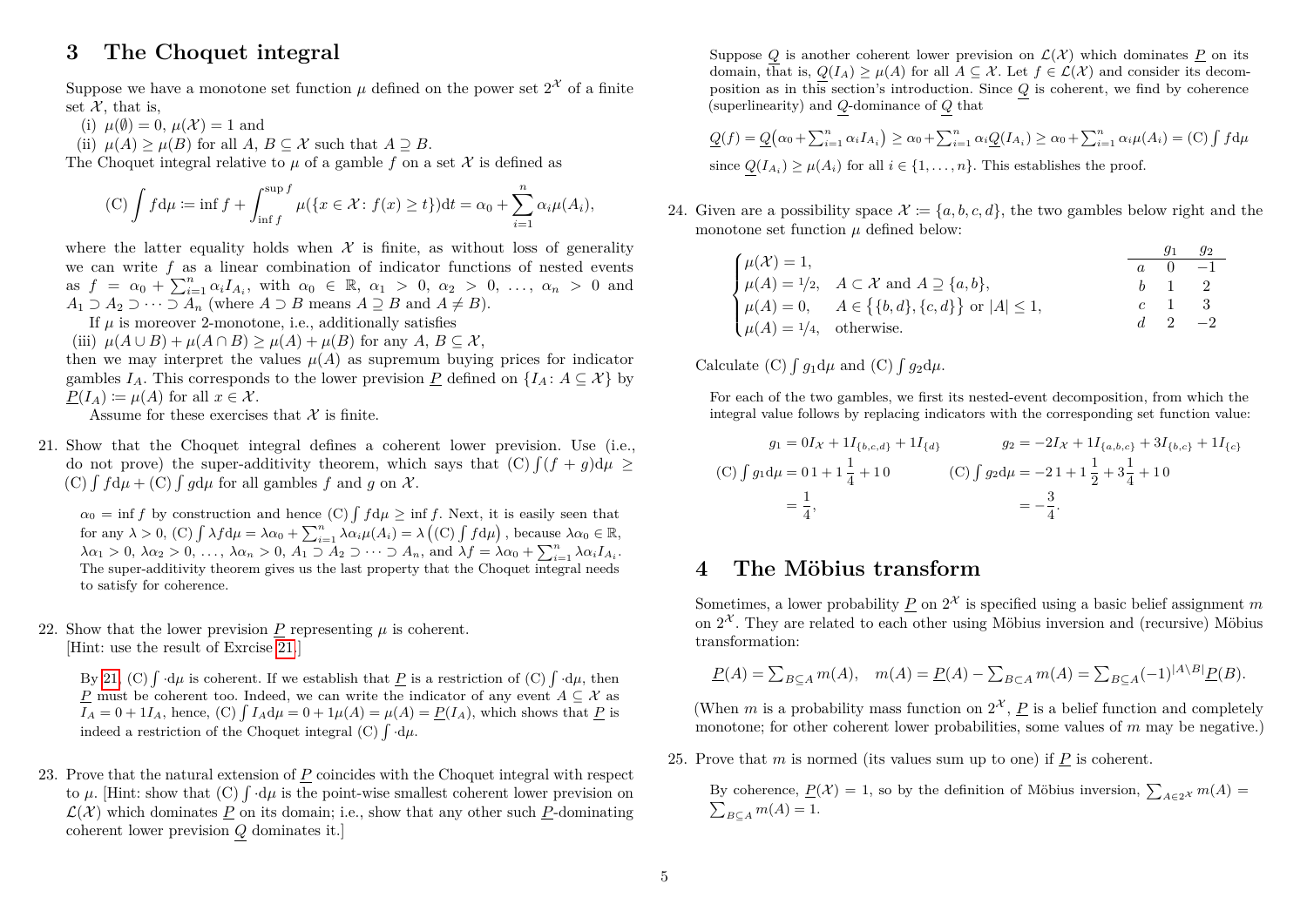26. Prove that  $m(\emptyset) = 0$  if P is coherent.

By coherence,  $P(\emptyset) = 0$ , so by the definition of the (recursive) Möbius transformation,  $m(\emptyset) = P(\emptyset) - 0 = 0.$ 

27. Prove that  $m({x}) > 0$  for every *x* in *X* if *P* is coherent.

By coherence,  $P({x}) \geq 0$ , so by the definition of the (recursive) Möbius transformation,  $m({x}) = P({x}) - m(\emptyset) = P({x}) - 0 \ge 0.$ 

28. Given are a possibility space  $\mathcal{X} := \{a, b, c, d\}$  and the lower probability P defined below:

$$
\begin{cases}\n\underline{P}(\mathcal{X}) = 1, \\
\underline{P}(A) = 1/2, & A \subset \mathcal{X} \text{ and } A \supseteq \{a, b\}, \\
\underline{P}(A) = 0, & A \in \{\{b, d\}, \{c, d\}\} \text{ or } |A| \le 1, \\
\underline{P}(A) = 1/4, & \text{otherwise.}\n\end{cases}
$$

Calculate the corresponding basic belief assignment *m* corresponding to *P*. Do this both recursively and non-recursively. [Hint: to do this efficiently, draw the partial order  $(2^{\mathcal{X}}, \subseteq)$  and write down the values  $P(A)$  below the events *A* in the order; leave room to write  $m(A)$  next to it (in a different color).]

The partial order, *P*, and *m* (gray background) are given below.



The advantage of the recursive transform is that there is only one multiplication with −1 and no set cardinalities need to be determined.

- 29. Let  $\mathcal{X} := \{a, b, c\}$ . Given is a set of probability intervals, i.e., lower and upper probabilities  $[P({x}), \overline{P({x})}]$  for all *x* in X. Assume the given lower and upper probability values are coherent.
	- (a) What are the extensions of  $\underline{P}$  and  $\overline{P}$  to the whole of  $2^{\mathcal{X}}$ ?

By coherence, we have  $\underline{P}(\emptyset) = P(\emptyset) = 0$  and  $\underline{P}(\mathcal{X}) = P(\mathcal{X}) = 1$ . By conjugacy, we have  $P(X \setminus \{x\}) = 1 - P(\{x\})$  and  $P(X \setminus \{x\}) = 1 - P(\{x\})$  for all *x* in X.

(b) What is the Möbius transform *m* of  $\underline{P}$ , as defined on  $2^{\mathcal{X}}$  just above?

Using the recursive Möbius transform:

$$
m(\emptyset) = \underline{P}(\emptyset) = 0,
$$
  
\n
$$
\forall x \in \mathcal{X} : m(\{x\}) = \underline{P}(\{x\}),
$$
  
\n
$$
\forall x \in \mathcal{X} : m(\mathcal{X} \setminus \{x\}) = \underline{P}(\mathcal{X} \setminus \{x\}) - \sum_{y \in \mathcal{X} \setminus \{x\}} \underline{P}(\{y\})
$$
  
\n
$$
= 1 - \overline{P}(\{x\}) - \sum_{y \in \mathcal{X} \setminus \{x\}} \underline{P}(\{y\}),
$$
  
\n
$$
m(\mathcal{X}) = 1 - \sum_{x \in \mathcal{X}} (1 - \overline{P}(\{x\}) - \sum_{y \in \mathcal{X} \setminus \{x\}} \underline{P}(\{y\}))
$$
  
\n
$$
- \sum_{x \in \mathcal{X}} \underline{P}(\{x\})
$$
  
\n
$$
= \sum_{x \in \mathcal{X}} (\underline{P}(\{x\}) + \overline{P}(\{x\})) - 2
$$

(c) Show that  $m(\mathcal{X} \setminus \{x\}) > 0$  for all x in X is necessary for coherence of P.

From the expression for  $m(\mathcal{X} \setminus \{x\})$  in terms of values of  $\underline{P}$  encountered above, we see that  $m(\mathcal{X} \setminus \{x\}) \geq 0$  is equivalent to  $\underline{P}(\mathcal{X} \setminus \{x\}) \geq \sum_{y \in \mathcal{X} \setminus \{x\}} \underline{P}(\{y\})$ , which expresses superlinearity, a property necessary for coherence.

(d) Find a coherent set of probability intervals such that  $P(X) < 0$ . [Hint: take uniform lower and upper probability mass functions; draw the corresponding credal set to ensure the values you choose are coherent.]

Take  $[P({x}), \overline{P}({x})] := [0, \beta]$  for all *x* in X. We get  $P(\mathcal{X}) = 3\beta - 2$ , which is negative if  $\beta$  < 2/<sub>3</sub>, so  $\beta$ . From our credal set drawing, we see that moreover  $\beta$  > 1/<sub>2</sub> is required for coherence. So for  $1/2 < \beta < 2/3$  we have  $m(\mathcal{X}) < 0$ .

- (e) Consider the coherent set of probability intervals [0*.*2*,* 0*.*4], [0*.*3*,* 0*.*5], and [0*.*1*,* 0*.*4] for *a*, *b*, and *c*, respectively. (Coherence can be verified by drawing the corresponding credal set.) Use the results you derived above to show that
	- $m(\mathcal{X}) = -0.1$ , Using the formula derived above, we have:

$$
m(\mathcal{X}) = \sum_{x \in \mathcal{X}} \left( \underline{P}(\{x\}) + \overline{P}(\{x\}) \right) - 2 = 1.9 - 2 = -0.1.
$$

• *P* is not 3-monotone, hence is not a belief function.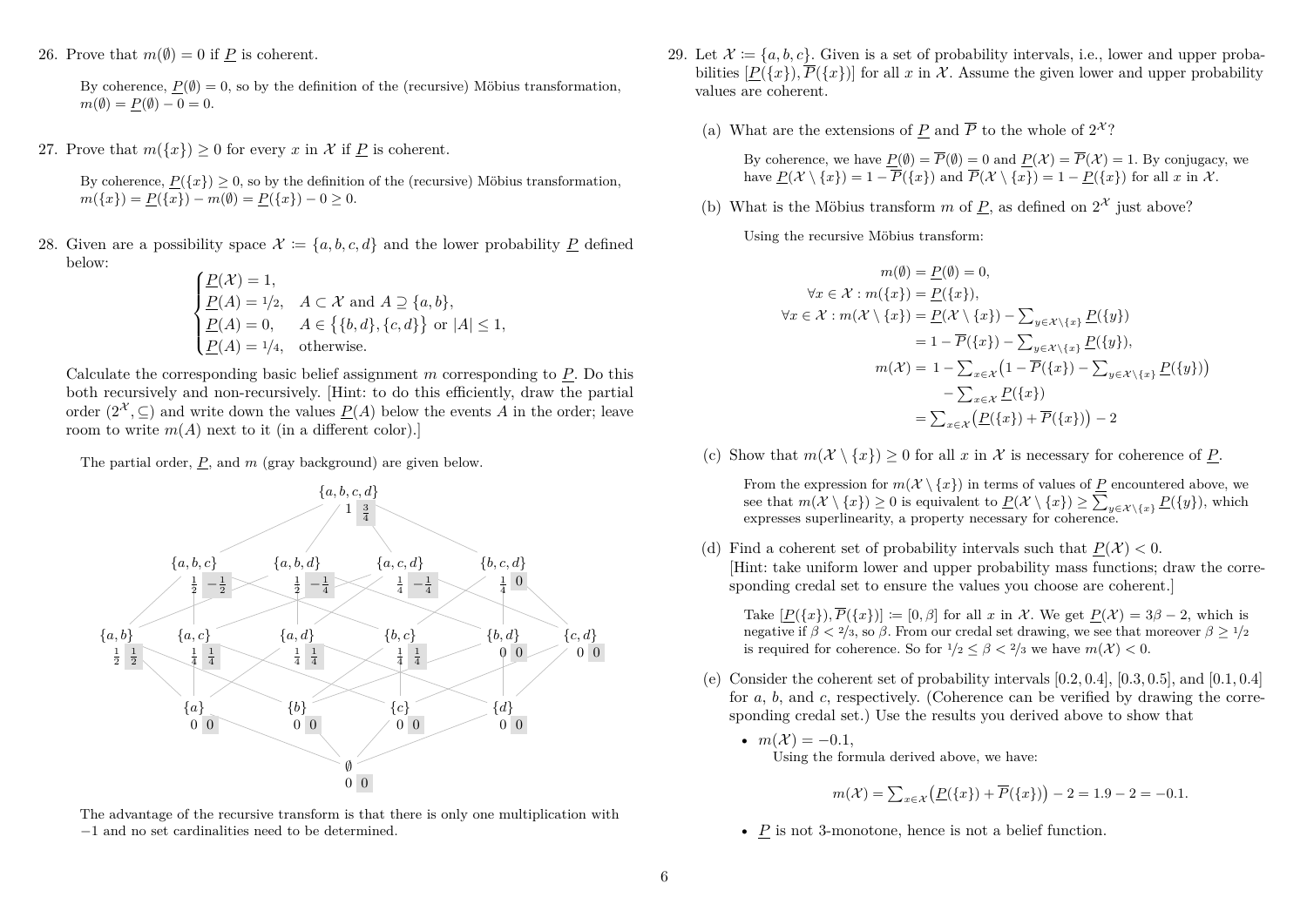3-monotonicity is equivalent to

$$
\underline{P}(A \cup B \cup C) + \underline{P}(A \cap B) + \underline{P}(A \cap C) + \underline{P}(B \cap C) \ge
$$
  

$$
\underline{P}(A) + \underline{P}(B) + \underline{P}(C) + \underline{P}(A \cap B \cap C)
$$

for all  $A, B, C \subseteq \mathcal{X}$ . We need only find one such triple for which this inequality does not hold to give a proof. Take  $A \coloneqq \{a, b\}$ ,  $B \coloneqq \{a, c\}$ , and  $C \coloneqq \{b, c\}$ , then the inequality becomes  $\underline{P}(\mathcal{X}) + \sum_{x \in \mathcal{X}} \underline{P}(\{x\}) \ge \sum_{x \in \mathcal{X}} \underline{P}(\mathcal{X} \setminus \{x\}) +$ *P*( $\emptyset$ ). This is equivalent to  $\sum_{x \in \mathcal{X}} (P(\{x\}) + \overline{P}(\{x\})) - 2 \ge 0$  and thus  $m(\mathcal{X}) \geq 0$ .

# **5 Belief functions & Dempster's rule of combination**

- 30. Paul wakes up in a room with shuttered windows. Is it day or night? He sees a wall clock indicating 3 o'clock (up to 5 minutes). Paul assesses that his probability that this wall clock works correctly (elementary event *a*) is 0*.*8. He knows that this type of wall clock can run slow up to half an hour (elementary event *b*, with probability 0*.*05) or run fast up to a quarter hour (elementary event *c*, with probability 0*.*1). Also, it is also possible that the wall clock is defective (elementary event *d*, with probability 0*.*05).
	- (a) The elementary events *a*, *b*, *c*, and *d* can be identified with subsets *A*, *B*, *C*, and *D* of the interval (0*,* 24] that are the focal elements of a basic belief assignment  $m_0$  for the current time for Paul. Give these focal elements and the value  $m_0$ attained in them.

If the wall clock is defective, it can be any time of day, so  $D = (0, 24]$  and  $m_0(D) = 0.05$ . For the other events, it is possible that it is both night or day, so each of the corresponding sets will the union of two intervals. If the wall clock is running correctly, we have a five minute accuracy, i.e., a ten minute interval around three, so  $A = [2:55, 3:05] \cup [14:55, 15:05]$  and  $m_0(A) = 0.8$ . When the wall clock is running slow, it can run slow any number of minutes from 0 to 30, and the accuracy is still five minutes, so  $B = [2:55, 3:35] \cup [14:55, 15:35]$  and  $m_0(B) = 0.05$ . Similarly when the wall clock is running fast:  $C = [2:40, 3:05] \cup [14:40, 15:05]$  and  $m_0(D) = 0.1$ .

(b) Paul manages to open the windows a little bit and sees it is day, but not the position of the sun; he knows the amount of light he perceives can occur between 8:00 and 19:00. The elementary events *a*, *b*, *c*, and *d* can now be identified with subsets  $A'$ ,  $B'$ ,  $C'$ , and  $D'$  of the interval  $(0, 24]$  that are the focal elements of a basic belief assignment  $m_1$  for the current time for Paul. Give these focal elements and the value  $m_1$  attains in them.

Now  $D = [8, 19]$  and  $m_1(D') = 0.05$ ,  $A' = [14:55, 15:05]$  and  $m_1(A') = 0.8$ ,  $B = [14:55, 15:35]$  and  $m_1(B') = 0.05, C = [14:40, 15:05]$  and  $m_1(D') = 0.1$ .

- (c) Calculate the value of the belief function (inner set function)  $P_{m_i}$  and plausibility function (outer set function)  $P_{m_i}$  in [14:50, 15:15], [14:45, 15:45], and  $[14:00, 15:00]$  for  $i \in \{0, 1\}$ .
	- $[14:55, 15:35]$  contains  $A'$  and intersects all focal elements. So

 $[P_{m_0}([14:50, 15:15]), P_{m_0}([14:50, 15:15])] = [0, 1],$  $[P_{m_1}([14:50, 15:15]), P_{m_1}([14:50, 15:15])] = [0.8, 1].$ 

•  $[14:45, 15:45]$  contains  $A'$  and  $B'$  and intersects all focal elements. So

 $[P_{m_0}([14:45, 15:45]), P_{m_0}([14:45, 15:45])] = [0, 1],$  $[P_{m_1}([14:45, 15:45]), P_{m_1}([14:45, 15:45])] = [0.85, 1].$ 

• [14:00, 15:00] contains no focal element and intersects all focal elements. So

 $[\underline{P}_{m_0}([14:00, 15:00]), P_{m_0}([14:00, 15:00])] = [0, 1],$  $[\underline{P}_{m_1}([14:00, 15:00]), P_{m_1}([14:00, 15:00])] = [0, 1].$ 

(d) Paul finds his watch at the bottom of his pocket. It indicates a quarter past 3 o'clock with an accuracy of 1 minute. His assessed probability for it functioning correctly (elementary event *e*) is 0*.*9. Given that he knows it is day, and only basing himself on his watch, what are the focal elements of the basic belief assignment  $m_2$  for the current time for Paul.

To *e* there corresponds  $E = [15:1415:16]$  with  $m_2(E) = 0.9$ . The rest of the probability mass is assigned to  $D'$ :  $m_2(D') = 0.1$ .

(e) Assume the information provided by the wall clock is independent of the information provided by the watch. Use Dempster's rule of combination to combine *m*<sup>1</sup> and  $m_2$  into a basic belief assignment  $\mu$  and give its value in its focal elements (use a table to write down all the focal element intersections and basic belief mass products necessary). Are the sources conflicting: What is the degree of conflict.

Dempster's rule says that  $\mu(\emptyset) = 0$  and that for any nonempty intersection of focal elements *F* we have

$$
\mu(F) = \frac{1}{1 - K} \sum_{G \in \{A', B', C', D'\}, H \in \{E, D'\}, G \cap H = F} m_1(G) m_2(H),
$$

where

$$
K = \sum_{G \in \{A', B', C', D'\}, H \in \{E, D'\}, G \cap H = \emptyset} m_1(G) m_2(H)
$$

is the degree of conflict. The intersection/product table is given below: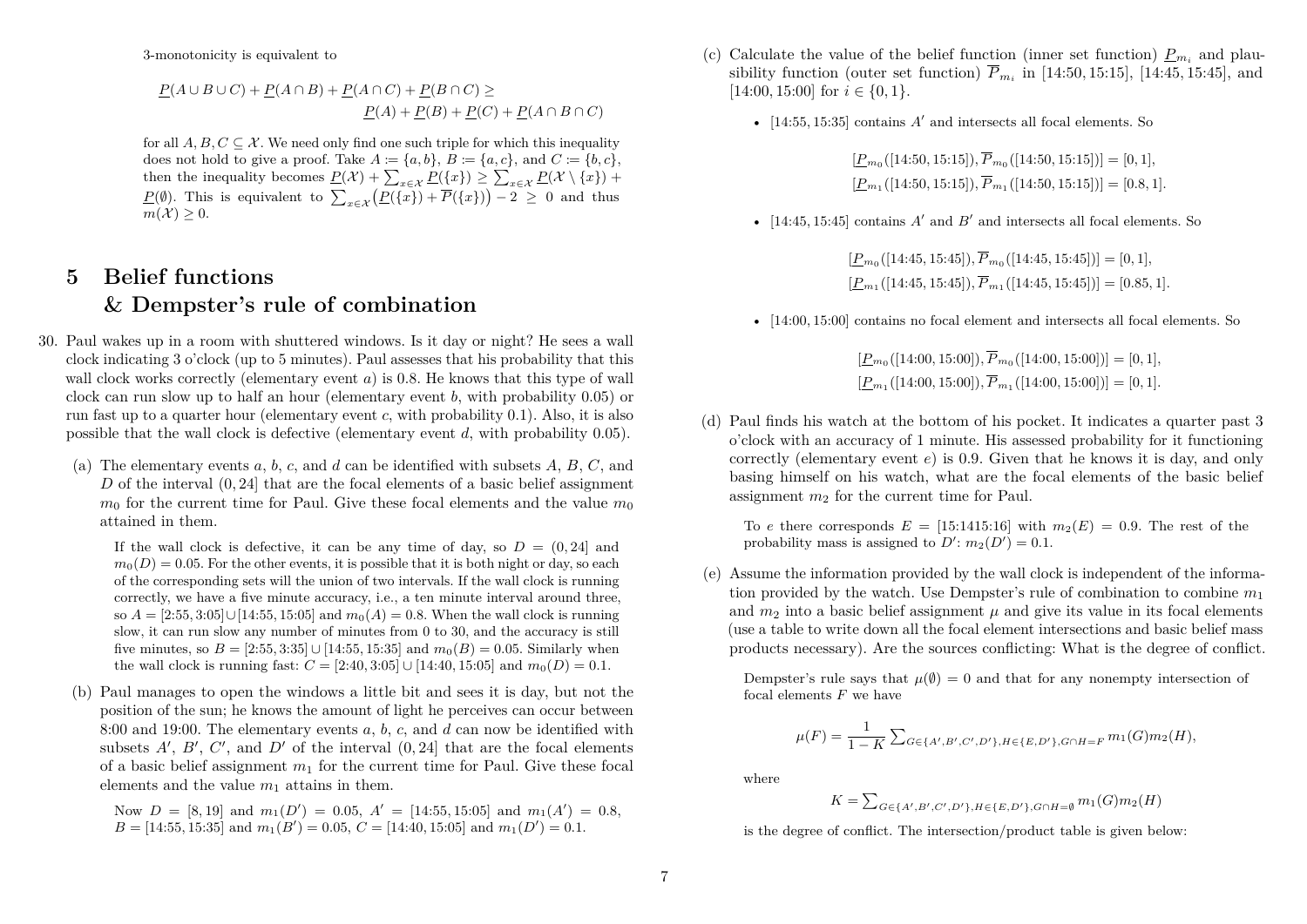|                | m <sub>2</sub> | E |       | D'           |       |
|----------------|----------------|---|-------|--------------|-------|
| m <sub>1</sub> |                |   | 0.9   |              | 0.1   |
| $\tilde{A}'$   |                | Ø |       | A'           |       |
|                | 0.8            |   | 0.72  |              | 0.08  |
| B              |                | E |       | $B^{\prime}$ |       |
|                | 0.05           |   | 0.045 |              | 0.005 |
| Ĉ"             |                | Ø |       | C'           |       |
|                | 0.1            |   | 0.09  |              | 0.01  |
|                |                |   |       |              |       |
|                |                | E |       |              |       |

From this table, we can see that  $K = 0.81$ , so there is a large conflict, and (up to rounding)

- $m(A') = 0.421$ ,  $m(B') = m(D') = 0.026$ ,  $m(C') = 0.053$ ,  $m(E) = 0.474$ .
- 31. A crime has been committed and Sherlock Holmes becomes convinced that the guilty person (supposedly acting alone) is one of the following three individuals: Peter, Paul, or Mary. He has also learned that the one who ordered the murder tossed a fair coin to decide whether the murder should be committed by a man or a woman. Multiple days of investigation pass and Sherlock Holmes finds out that Peter is not the murderer, because he has an alibi: a policeman was talking with him at the time of the crime.

We are analysing this problem in two ways, with the goal of representing the evolution of the beliefs of Sherlock Holmes.

**The Bayesian approach.** (i) Use the Principle of Indifference (equiprobability of all possibilities in case of ignorance) to give the prior probability of each suspect beng guilty—so before learning about Peter's alibi.

> The possibility space is {Peter*,*Paul*,* Mary}. From the coin-tossing information, we know that  $P(\text{man}) = P({\text{Peter}, Paul}) = P({\text{Mary}}) = 1/2$ . So, by the Principle of Indifference, we furthermore infer that  $P(\text{Peter}) = P(\text{Paul}) = \frac{1}{4}$ .

(ii) By using Bayes' conditioning rule, calculate the posterior probabilities of the remaining suspects being guilty—so after learning about Peter's alibi.

$$
P(\text{Mary}|\text{not Peter}) = \frac{P(\text{Mary})}{P(\text{Mary}) + P(\text{Paul})} = \frac{1/2}{1/2 + 1/4} = \frac{2}{3},
$$

$$
P(\text{Paul}|\text{not Peter}) = \frac{P(\text{Paul})}{P(\text{Mary}) + P(\text{Paul})} = \frac{1/4}{1/2 + 1/4} = \frac{1}{3}.
$$

**The Dempster–Shafer approach.** (i) Give the prior basic belief assignment on the subsets of the set of suspects describing the presumed culpability of the three suspects, without using the Principle of Indifference.

> From the coin-tossing information, we know that  $m({\text{Peter}},\text{Paul})$  =  $m({\text{Mary}}) = \frac{1}{2}$  (and zero elsewhere).

(ii) Give the basic belief assignment resulting from applying Dempster's conditioning rule.

Because of his alibi, Peter is removed from the focal element {Peter*,*Paul}, so now  $m'(\text{Paul}) = m'(\text{Mary}) = \frac{1}{2}$  (and zero elsewhere), which corresponds to  $P(\text{Marv}|\text{not Peter}) = P(\text{Paul}|\text{not Peter}) = \frac{1}{2}$ .

**Comparison** (i) Do both approaches give the same result? If not, what is the (interpretational) difference between both approaches.

> The approaches differ: the Bayesian approach gives more weight to Mary's guilt, whereas the Dempster–Shafer approach is more neutral in that it puts a uniform distribution over {Paul*,* Mary}. The alibi information is more than just discovering the (conditioning) event, it is incompatible with the assessment resulting from the initial application of the Principle of Indifference, in fact, it is incompatible with any probability mass function assigning positive mass to Peter.

(ii) Treat the problem with both approaches again, but now starting from a situation in which there are five suspects left: a woman, Debbie, and a man, John, in addition to the three of the original problem. Now Debbie, John, and Peter turn out to have an alibi.

The possibility space is {Peter*,*Paul*,* John*,* Mary*,* Debbie}. From the cointossing information, we know that  $P(\text{man}) = P({\text{Peter}}, \text{Paul}, \text{John}) =$  $P(\text{woman}) = P(\{\text{Mary}, \text{Debbie}\}) = \frac{1}{2}$  and also  $m(\{\text{Peter}, \text{Paul}, \text{John}\}) =$  $m({\text{Mary}},\text{Debbie}) = 1/2$  (and zero elsewhere), using the Principle of Indifference, we furthermore infer that  $P(\text{Peter}) = P(\text{Paul}) = P(\text{John}) = \frac{1}{6}$  and  $P(\text{Mary}) = P(\text{Debbie}) = \frac{1}{4}.$ 

Because of the alibis, using the Bayesian approach, we condition on  ${Pauli, Mary}$  and get  $P(Marv|alibis) = 3/5$  and  $P(Paul|alibis) = 2/5$ . In the Dempster-Shafer approach, there is no change as compared to the original problem, the modification of the focal elements leads to  $m'({\text{Paul}}) = m'({\text{Mary}}) = 1/2$  (and zero elsewhere), which corresponds to  $P(\text{Mary}|\text{not Peter}) = P(\text{Paul}|\text{not Peter}) = \frac{1}{2}$ .

(iii) Compare the resulting prior and posterior probabilities and belief assignments with the ones of the unmodified problem. What do you conclude about the relative applicability of the Bayesian and Dempster–Shafer approaches to this kind of problems.

The Bayesian posterior result depends on the prior number and configuration of suspects, even though the posterior suspects are the same. The Dempster– Shafer approach is unaffected and is better suited for dealing with the type of information that is learned because of the alibis.

(iv) What happens if the Bayesian approach is applied without the Principle of Indifference, i.e., by applying the GBR instead of Dempster's rule to the basic belief assignment model seen as a lower prevision specification. More imprecision. . .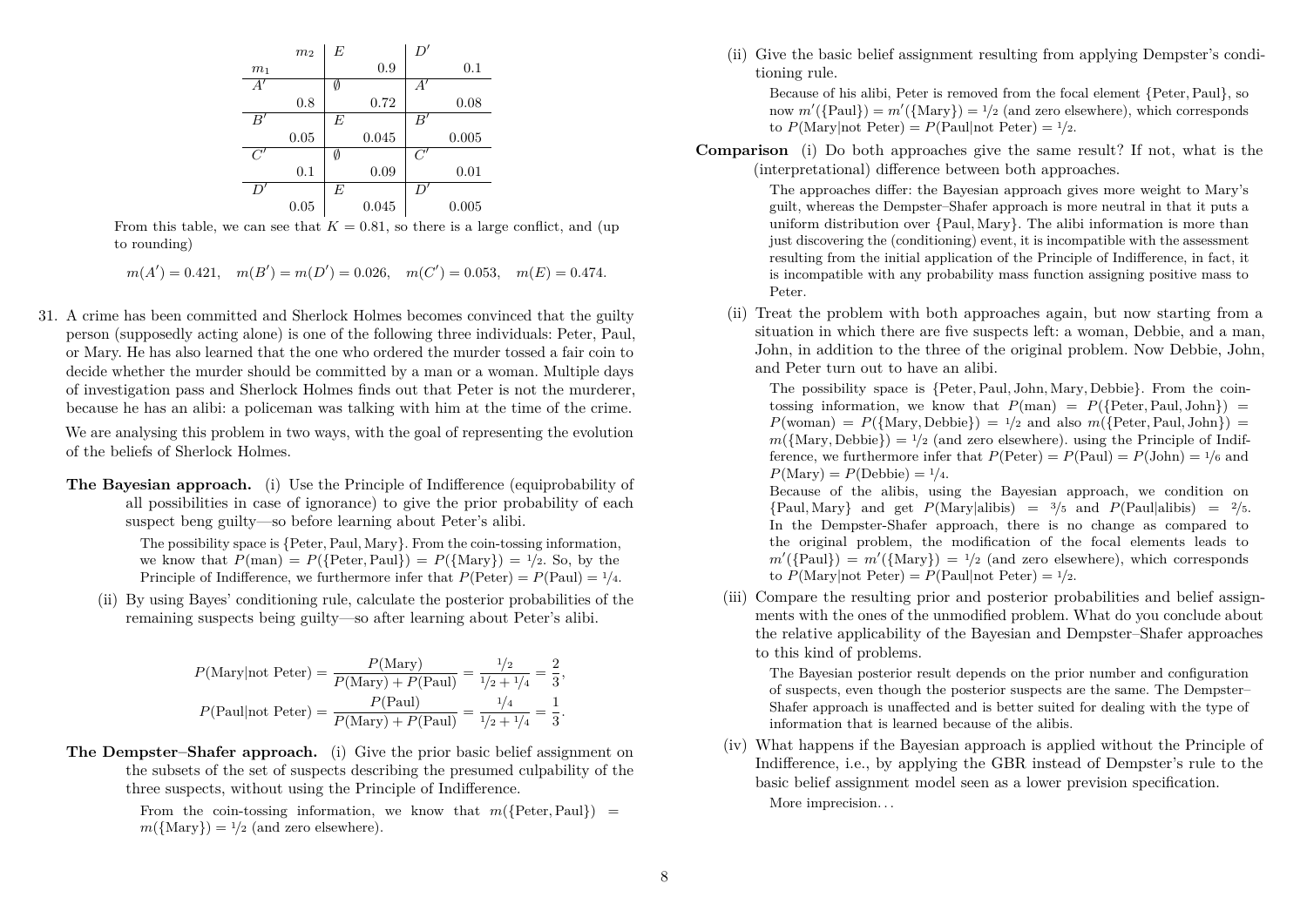### **6 Extra exercises on non-additive measures**

32. Let  $\Omega$  be an infinite set, and define  $\mu$  on  $\mathcal{P}(\Omega)$  by

$$
\mu(A) = \begin{cases} 1 & \text{if } A^c \text{ finite;} \\ 0 & \text{otherwise.} \end{cases}
$$

Show that  $\mu$  is 2-monotone.

Consider two sets A, B. There are a number of possibilities:

- $\mu(A) = 0 = \mu(B)$ , whence trivially  $\mu(A \cup B) + \mu(A \cap B) \geq \mu(A) + \mu(B)$ .
- $\mu(A) = 1, \mu(B) = 0$ ; this means that *A<sup>c</sup>* is finite, whence  $A^c \cap B^c = (A \cup B)^c$  is finite and therefore  $\mu(A \cup B) = 1$ . Hence,  $\mu(A \cup B) + \mu(A \cap B) > \mu(A) + \mu(B)$ .
- $\mu(A) = 0, \mu(B) = 1$ ; this case is analogous to the previous one.
- $\mu(A) = 1 = \mu(B)$ ; this means that  $A^c, B^c$  are finite, whence so are  $A^c \cap B^c = (A \cup B)^c$ and  $A^c \cup B^c = (A \cap B)^c$ . Hence,  $\mu(A \cup B) = 1 = \mu(A \cap B)$  and therefore  $\mu(A \cup B) + \mu(A \cap B) > \mu(A) + \mu(B).$
- 33. Show that any coherent lower probability *µ* on  $\mathcal{P}(\Omega)$  is 2-monotone when  $|\Omega| = 2$ .

We have showed elsewhere that  $\mu$  is a linear-vacuous mixture. Since both probabilities and vacuous previsions are 2-monotone and 2-monotonicity is preserved under convex combinations, we deduce that  $\mu$  is necessarily 2-monotone.

34. Let  $\mu$  a 2-monotone capacity defined on a field of sets A, and let us extend it to  $\mathcal{P}(\Omega)$ by

$$
\mu_*(A) = \sup \{ \mu(B) : B \subseteq A \}.
$$

Show that  $\mu_*$  is also 2-monotone.

Consider two events *A*, *B*, and  $\epsilon > 0$ . Then there are *C*, *D*  $\in$  *A* such that  $C \subseteq A$ ,  $\mu^*(A) \le$  $\mu(C) + \epsilon$  and  $D \subseteq B, \mu^*(D) \leq \mu(B) + \epsilon$ . As a consequence,  $C \cap D \in \mathcal{A}, C \cap D \subseteq A \cap B$ and similarly  $C \cup D \in \mathcal{A}, C \cup D \subseteq A \cup B$ . Hence,

 $\mu^*(A \cup B) + \mu^*(A \cap B) \ge \mu(C \cup D) + \mu(C \cap D) \ge \mu(C) + \mu(D) \ge \mu^*(A) + \mu^*(B) - 2\epsilon,$ 

and since we can do this for every  $\epsilon > 0$  we deduce that  $\mu^*(A \cup B) + \mu^*(A \cap B) \ge$  $\mu^*(A) + \mu^*(B)$ , meaning that  $\mu^*$  is 2-monotone.

35. Consider  $\Omega = \{1, 2, 3, 4\}$ , and let  $\mu$  be the lower envelope of the probabilities  $P_1, P_2$ given by

$$
P_1(1) = P_1(2) = 0.5, P_1(3) = P_1(4) = 0
$$
  

$$
P_2(1) = P_2(2) = P_2(3) = P_2(4) = 0.25.
$$

Show that  $\mu$  is not 2-monotone.

Take  $A = \{1, 3\}, B = \{1, 4\}.$  Then

$$
\mu(A \cup B) + \mu(A \cap B) = 0.5 + 0.25 = 0.75 < \mu(A) + \mu(B) = 0.5 + 0.5 = 1
$$

36. Consider  $\Omega = \{1, 2, 3\}.$ 

(a) Let *m* be the basic probability assignment given by  $m({1, 2}) = 0.5, m({3}) =$  $(0.2, m({2, 3}) = 0.3$ . Determine the belief function associated to *m*.

Using the relationship between belief functions and their lower inverses, we obtain  $\mu({1}) = 0, \qquad \mu({2}) = 0, \qquad \mu({3}) = 0.2,$  $\mu({1, 2}) = 0.5, \quad \mu({1, 3}) = 0, \quad \mu({2, 3}) = 0.5$ and trivially  $\mu(\emptyset) = 0, \mu(\{1, 2, 3\}) = 1.$ 

(b) Consider the belief function  $\underline{P}$  given by  $\underline{P}(A) = \frac{|A|}{3}$  for every  $A \subseteq \Omega$ . Determine its basic probability assignment.

Using the formula, we obtain

$$
m({1}) = m({2}) = m({3}) = \frac{1}{3},
$$
  
\n
$$
m({1, 2}) = m({1, 3}) = m({2, 3}) = 0
$$
  
\n
$$
m({1, 2, 3}) = 0,
$$

so it corresponds to the uniform probability measure.

37. Consider  $\Omega = \{1, 2, 3\}$ , and let P be the belief function on  $\mathcal{P}(\Omega)$  associated to the basic probability assignment

$$
m({1, 2}) = 0.1, m({1, 3}) = 0.2, m({2, 3}) = 0.3, m({1, 2, 3}) = 0.4.
$$

Let *f* be the gamble on  $\Omega$  given by  $f(1) = 4$ ,  $f(2) = 0$ ,  $f(3) = 2$ . Calculate (*C*)  $\int f d\underline{P}$ and  $(C)$   $\int (f + \mathbb{I}_1 - \mathbb{I}_2) dP$ , where  $\mathbb{I}_A$  denotes the indicator function of *A*.

Using the formula,

(C) 
$$
\int f d\mu = 4\mu({1}) + 2(\mu{1,3}) - \mu({1}) + 0({\mu({1,2,3}) - \mu({1,3})})
$$
  
=  $4 \cdot 0 + 2 \cdot 0.2 + 0 = 0.4$ .

On the other hand, the gamble  $q = f + \mathbb{I}_1 - \mathbb{I}_2$  satisfies  $q(1) = 5$ ,  $q(2) = -1$ ,  $q(3) = 2$ , so applying again the formula,

(C) 
$$
\int g d\mu = 5\mu({1}) + 2(\mu{1,3} - \mu({1}) - 1({\mu({1,2,3}) - \mu({1,3})})
$$

$$
= 5 \cdot 0 + 2 \cdot 0.2 - 1(1 - 0.2) = -0.4.
$$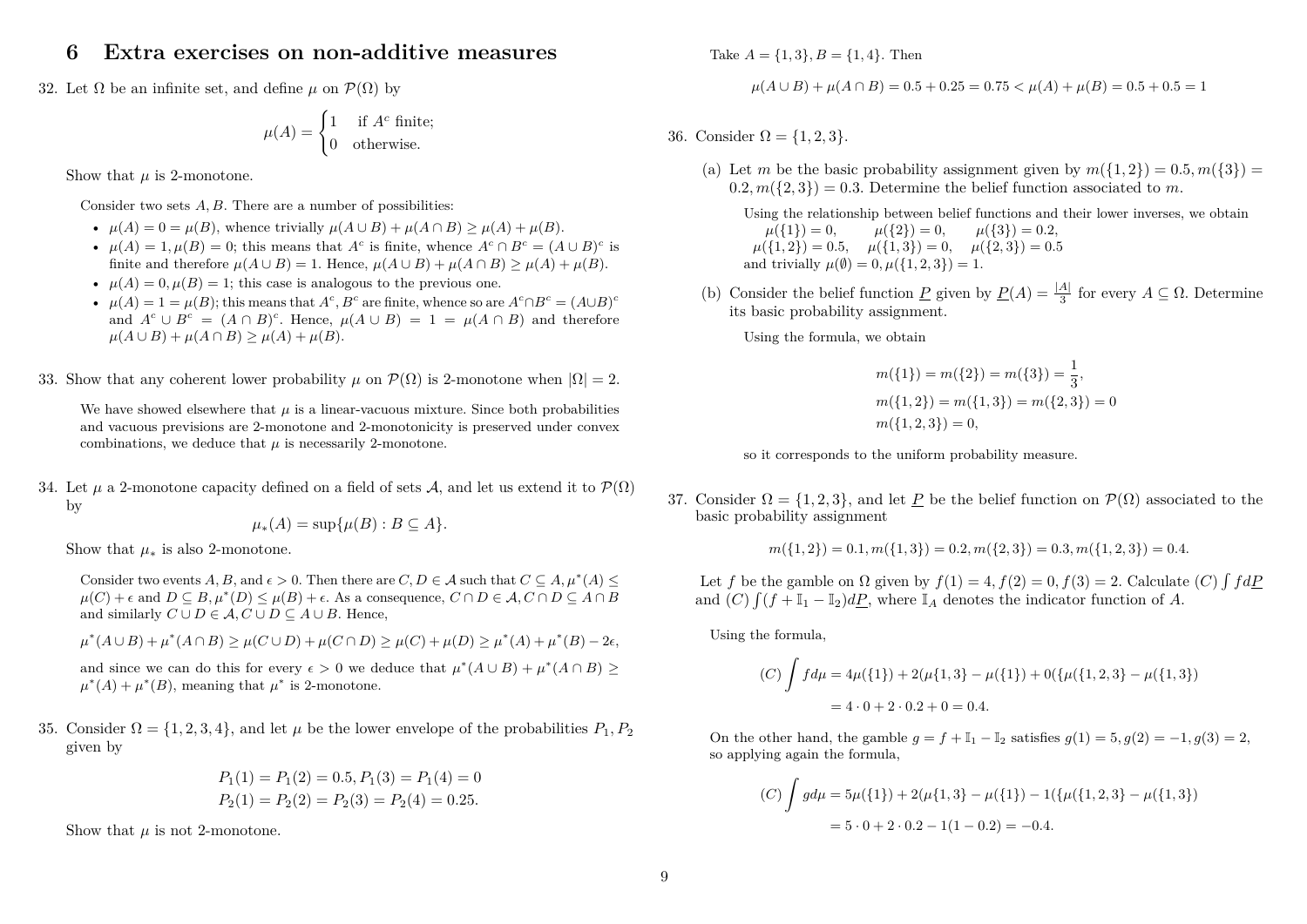This second part can also be solved using that the gambles *f* and  $\mathbb{I}_1 - \mathbb{I}_2$  are comonotone,

$$
_{\rm SO}
$$

$$
(C)\int g d\mu = (C)\int f d\mu + (C)\int I_{\{1\}} - I_{\{2\}} d\mu = 0.4 - 0.8 = -0.4
$$

because

$$
(C)\int I_{\{1\}} - I_{\{2\}}d\mu = 1\mu(\{1\}) + 0(\mu(\{1,3\}) - \mu(\{1\}) - 1(\mu(\{1,2,3\}) - \mu(\{1,3\})) = -0.8
$$

- 38. Consider  $\mu : \beta_{[0,1]} \to [0,1]$  given by  $\mu(A) = 1$  if *A* is uncountable, and  $\mu(A) = 0$ otherwise.
	- (a) Show that *µ* is maxitive.

It suffices to take into account that the union of two sets is uncountable if and only if at least one of them is uncountable.

(b) Show that *µ* is lower continuous.

Let  $(A_n)_n$  be an increasing sequence of sets. Then if all of them are countable, their union is also countable, and  $\mu(\cup_n A_n) = \lim_n \mu(A_n) = 0$ ; and if one of them is uncountable then so is their union, and  $\mu(\cup_n A_n) = \lim_n \mu(A_n) = 1$ .

(c) Show that  $\mu$  is not a possibility measure.

It suffices to consider that  $\mu[0,1] = 1 > \sup_{x \in [0,1]} \mu({x}).$ 

- 39. Show that for a non-additive measure  $\mu$ , its maxitivity neither implies or is implied by the property  $\mu(A) = \sup_{K \subset A, K \text{ compact}} \mu(K)$  for every  $A \in \beta_X$ . Use the following:
	- (a)  $\mu : \beta_{[0,1]} \to [0,1]$  equal to the Lebesgue measure.

The Lebesgue measure satisfies that  $\mu(A) = \sup_{K \subset A, K \text{ compact}} \mu(K)$  for every  $A \in \beta_X$ , but it is not maxitive: given  $A = (0, 0.5)$  and  $B = (0.5, 1)$ ,  $\mu(A \cup B) =$  $1 > \max\{\mu(A), \mu(B)\}.$ 

(b)  $\mu : \mathcal{P}(\mathbb{N}) \to \{0,1\}$  given by  $\mu(A) = 1$  if and only if  $|A| = \infty$ .

This function is maxitive because the union of two sets is infinite if and only if at least one of them is infinite. To see that it does not satisfy the other property, note that in  $\mathcal{P}(\mathbb{N})$  a set is compact if and only if it is finite, and as a consequence  $\mu(\mathbb{N}) = 1 > \sup_{A \subset \mathbb{N}} \text{ compact } \mu(A).$ 

- 40. Consider  $\Omega = \{1, 2, 3, 4\}.$ 
	- (a) Let Π be the possibility distribution associated to the possibility distribution  $\pi(1) = 0.3, \pi(2) = 0.5, \pi(3) = 1, \pi(4) = 0.7$ . Determine its focal elements and its basic probability assignment.

We can do this using the formula that determines the Möbius inverse of an upper probability; however, if we take into account that the focal elements must be nested and that  $\Pi({1}) = 0.3$ ,  $\Pi({1, 2}) = 0.5$ ,  $\Pi({1, 2, 4}) = 0.7$  and  $\Pi({1, 2, 3, 4}) = 1$ , we can deduce that it must be  $m({3}) = 0.3, m({3, 4}) = 0.2, m({2, 3, 4}) = 0.2$ and  $m({1, 2, 3, 4}) = 0.3$ .

(b) Given the basic probability assignment  $m({1}) = 0.2, m({1.3}) = 0$  $(0.1, m({1, 2, 3}) = 0.4, m({1, 2, 3, 4}) = 0.3$ , determine the associated possibility measure and its possibility distribution.

It suffices to determine the possibility distribution. Using the formula that relates upper probabilities with their Möbius inverse, we obtain

$$
\pi({1}) = \sum_{1 \in B} m(B) = 1 \qquad \pi({2}) = \sum_{2 \in B} m(B) = 0.7
$$
  

$$
\pi({3}) = \sum_{3 \in B} m(B) = 0.8 \qquad \pi({4}) = \sum_{4 \in B} m(B) = 0.3
$$

- 41. Consider a finite space  $\mathcal{X}$ .
	- (a) What are the only possibility measures which are at the same time a probability measure?

Since it must be  $1 = \Pi(\mathcal{X}) = \max_{x \in \mathcal{X}} \Pi(\{x\}) = \sum_{x \in \mathcal{X}} \Pi(\{x\})$ , the only possibility is that there is some *x* with  $\Pi({x}) = 1$  and  $\Pi({\overline{x'}}) = 0 \,\forall x' \neq x$ . Hence, the only possibility measures which are at the same time a probability measure are the degenerate distributions.

(b) What is their basic probability assignment?

It would be  $m({x}) = 1$  for the associated *x*.

- (c) And their associated Choquet integral?
	- $(C)$   $\int f d\Pi = f(x) \ \forall f.$
- 42. **Belief functions and random sets.** Suppose we have a probability measure *µ* defined on the power set  $\mathcal{O}(\mathcal{Y})$  of a finite set  $\mathcal{Y}$ , and a multi-valued mapping  $\Gamma$  from  $\mathcal{Y}$ into a finite set  $\mathcal{X}$ . As Dempster (1967) puts it: "if the uncertain outcome  $\gamma$  is known to correspond to an uncertain outcome  $x \in \Gamma(y)$ , what probability judgements may be made about the uncertain outcome  $x \in \mathcal{X}$ ?" For the sake of simplicity, we shall assume that  $\Gamma(y) \neq \emptyset$  for all  $y \in \mathcal{Y}$ .

Consider the set function  $\nu$  on  $\varphi(\mathcal{X})$  defined as

$$
\nu(A) := \mu(\{y \in \mathcal{Y} \colon \Gamma(y) \subseteq A\})
$$

for every  $A \subseteq \mathcal{X}$ .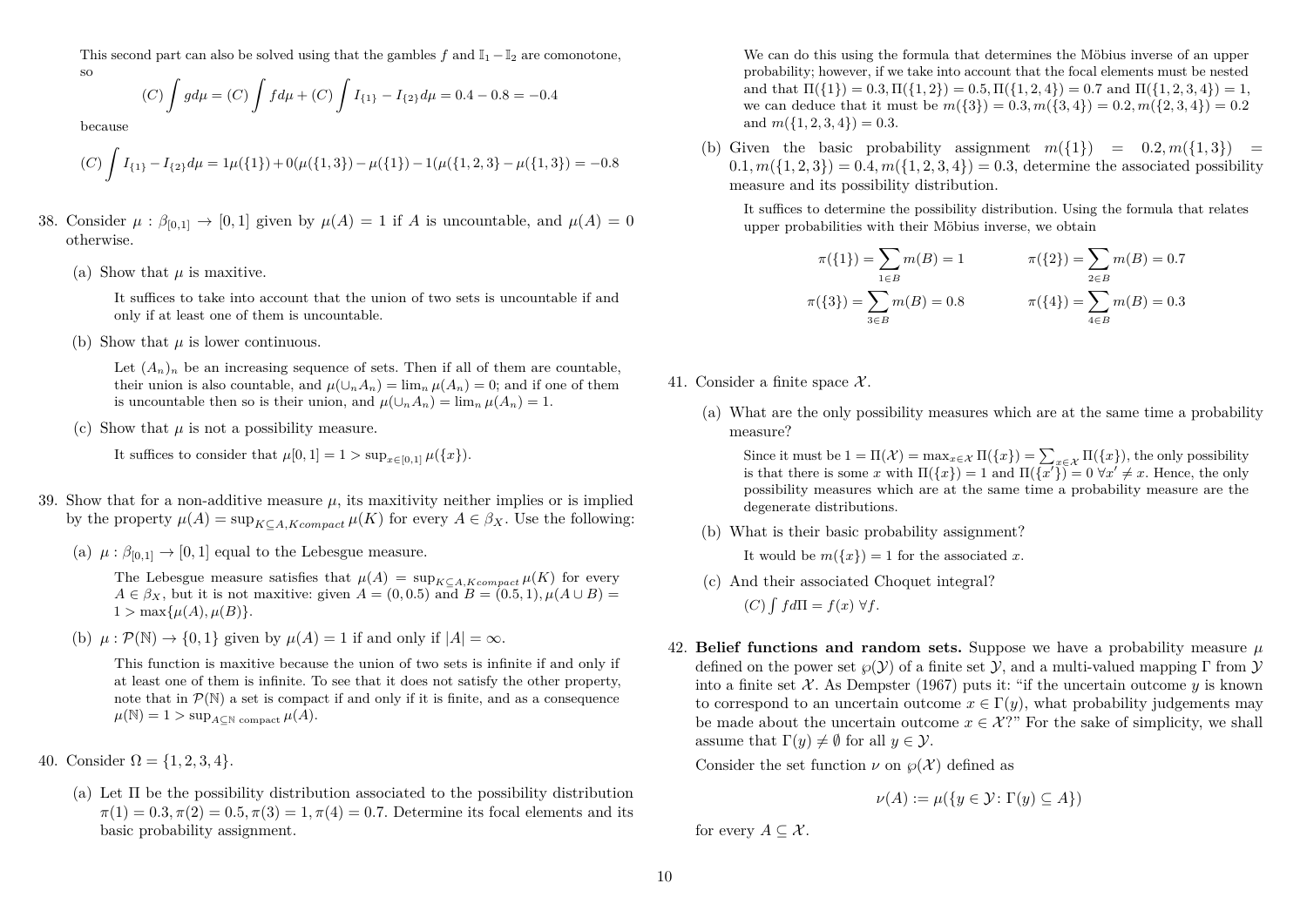We may interpret the values  $\nu(A)$  as supremum buying prices for indicator gambles  $I_A$ . This corresponds to the lower prevision *P* defined on  $\{I_A: A \subseteq \mathcal{Y}\}\$  by  $P(I_A) := \nu(A)$ for all  $y \in \mathcal{Y}$ .

<span id="page-10-0"></span>(a) Preparatory exercise. Show that

$$
\underline{P}(I_A) = \sum_{y \in \mathcal{Y}} \mu(\{y\}) \underline{P}_{\Gamma(y)}(I_A).
$$

Use the additivity of  $\mu$ , and observe that  $\Gamma(y) \subseteq A$  if and only if  $\underline{P}_{\Gamma(y)}(I_A) = 1$ , and  $\Gamma(y) \not\subseteq A$  if and only if  $\underline{P}_{\Gamma(y)}(I_A) = 0.$ 

<span id="page-10-2"></span>(b) Prove that  $\nu$  is a 2-monotone set function, as defined in Section [3.](#page-4-1) [Hint: first] show that for all  $y \in \mathcal{Y}$ ,  $\underline{P}_{\Gamma(y)}$  is 2-monotone as a set function restricted to events, and then use  $((a))$ .

Since the convex combination of a 2-monotone set function is again 2-monotone, by [\(\(a\)\)](#page-10-0) it suffices to show that each vacuous lower prevision  $P_{\Gamma(y)}$  is 2-monotone as a set function restricted to events.

Clearly,  $P_{\Gamma(y)}(\emptyset) = 0$ ,  $P_{\Gamma(y)}(\mathcal{X}) = 1$ , and  $P_{\Gamma(y)}(A) \geq 0$  for all  $A \subseteq \mathcal{X}$ . We are left to show that  $\underline{P}_{\Gamma(y)}(A \cup B) + \underline{P}_{\Gamma(y)}(A \cap B) \ge \underline{P}_{\Gamma(y)}(A) + \underline{P}_{\Gamma(y)}(B)$  for any A,  $B \subseteq \mathcal{X}$ . Indeed,

$$
\underline{P}_{\Gamma(y)}(A \cup B) + \underline{P}_{\Gamma(y)}(A \cap B) = \begin{cases} 2, & \text{if } \Gamma(y) \subseteq A \cap B, \\ 1, & \text{if } \Gamma(y) \subseteq A \cup B \text{ but } \Gamma(y) \not\subseteq A \cap B, \\ 0, & \text{if } \Gamma(y) \not\subseteq A \cup B. \end{cases}
$$

If  $\Gamma(y) \subseteq A \cap B$ , then also  $\Gamma(y) \subseteq A$  and  $\Gamma(y) \subseteq B$ , and hence,  $\underline{P}_{\Gamma(y)}(A)$  +  $\underline{P}_{\Gamma(y)}(B) = 2.$  Therefore, in this case indeed

<span id="page-10-1"></span>
$$
\underline{P}_{\Gamma(y)}(A \cup B) + \underline{P}_{\Gamma(y)}(A \cap B) \ge \underline{P}_{\Gamma(y)}(A) + \underline{P}_{\Gamma(y)}(B). \tag{1}
$$

Next, note that if  $\Gamma(y) \nsubseteq A \cap B$  then it cannot hold that  $\Gamma(y) \subseteq A$  and  $\Gamma(y) \subseteq B$ . Hence, in case  $\Gamma(y) \subseteq A \cup B$  but  $\Gamma(y) \not\subseteq A \cap B$ , we find that  $\underline{P}_{\Gamma(y)}(A) + \underline{P}_{\Gamma(y)}(B) \leq 1$ . In this case, again the condition for 2-monotonicity, Eq.  $(1)$ , holds. Finally, if  $\Gamma(y) \not\subseteq A \cup B$ , then  $\Gamma(y) \not\subseteq A$  and  $\Gamma(y) \not\subseteq B$ , and hence,  $\underline{P}_{\Gamma(y)}(A)$  +  $P_{\Gamma(y)}(B) = 0$ . We conclude that Eq. [\(1\)](#page-10-1) holds in all cases.

(c) Show that *P* is coherent.

The convex combination of coherent lower previsions is again coherent. Alternatively, 2-monotonicity implies coherence.

<span id="page-10-3"></span>(d) Show that the natural extension of *P* is given by

$$
\underline{E}(f) = \sum_{y \in \mathcal{Y}} \mu(\{y\}) \underline{P}_{\Gamma(y)}(f).
$$

Briefly, by 2-monotonicity, the natural extension of the convex combination is the convex combination of the natural extensions.

(e) Prove that <u>E</u> is the X-marginal of the marginal extension of  $P_{\mu}$  and  $P_{\Gamma}(\cdot|\mathcal{Y}),$ where

$$
P_{\mu}(f) := \int f d\mu = \sum_{y \in \mathcal{Y}} \mu(\{y\}) f(y)
$$

for all  $f \in \mathcal{L}(\mathcal{Y})$ , and

$$
\underline{P}_{\Gamma}(f|y) := \underline{P}_{\Gamma(y)}(f)
$$

for all  $f \in \mathcal{L}(\mathcal{X})$  and  $y \in \mathcal{Y}$ . Hence,  $\nu$  is indeed the (least committal) lower probability following from the premises.

Immediate, from the definition of marginal extension: for any  $f \in \mathcal{L}(\mathcal{X})$ , it holds that

$$
P_{\mu}(\underline{P}_{\Gamma}(f|\mathcal{Y})) = \sum_{y \in \mathcal{Y}} \mu(\{y\}) \underline{P}_{\Gamma}(f|y) = \sum_{y \in \mathcal{Y}} \mu(\{y\}) \underline{P}_{\Gamma(y)}(f).
$$

(f) Show that, for all gambles  $f$  on  $\mathcal{X}$ ,

$$
C \int f d\nu = \sum_{y \in \mathcal{Y}} \mu(\{y\}) \underline{P}_{\Gamma(y)}(f).
$$

] By [\(\(b\)\)](#page-10-2), it follows from Section [3](#page-4-1) that the natural extension of *P* is the Choquet integral with respect to  $\nu$ . Now use  $((d))$ .

- 43. **Possibility and necessity measures.** Suppose we have a minitive set function *ν* defined on the power set  $\wp(\mathcal{X})$  of a finite set  $\mathcal{X}$ , that is,
	- (i)  $\nu(\emptyset) = 0, \nu(\mathcal{X}) = 1,$ (ii)  $\nu(A) \geq 0$  for all  $A \subseteq \mathcal{X}$ , and (iii)  $\nu(A \cap B) = \min\{\nu(A), \nu(B)\}\$ for any  $A, B \subseteq \mathcal{X}$ .

We may interpret the values  $\nu(A)$  as supremum buying prices for indicator gambles  $I_A$ . This corresponds to the lower prevision *P* defined on  $\{I_A : A \subseteq \mathcal{X}\}\$  by  $P(I_A) := \nu(A)$ for all  $x \in \mathcal{X}$ .

(a) Show that *ν* is a necessity measure.

Because  $\mathcal X$  is finite, minitivity is sufficient.

(b) Show that, for every  $A \subseteq \mathcal{X}, A \neq \mathcal{X}$ ,

$$
\nu(A) = \min_{x \in A^c} \nu(\{x\}^c)
$$

Use

 $A = \bigcap \{x\}^c$ *x*∈*Ac*

and minitivity.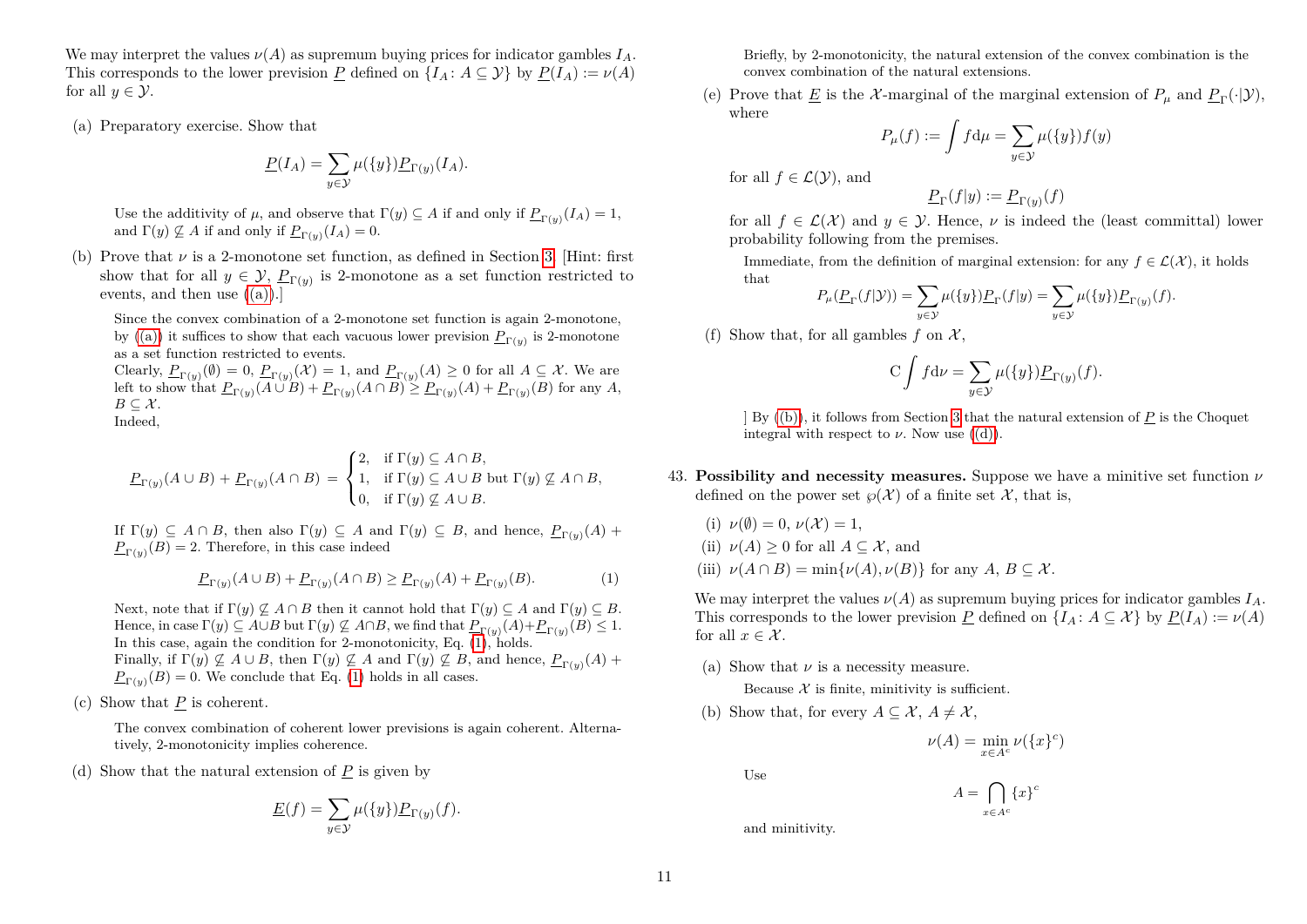(c) Show that *ν* is 2-monotone.

Since  $\nu$  is minitive, it follows that  $\min{\{\nu(A \cup B), \nu(A)\}} = \nu(A)$ , or in other words,  $\nu(A \cup B) \ge \nu(A)$ . Similarly,  $\nu(A \cup B) \ge \nu(B)$ . We conclude that  $\nu(A \cup B)$  > max $\{\nu(A), \nu(B)\}\$ . Hence,

$$
\nu(A \cup B) + \nu(A \cap B) \ge \max{\nu(A), \nu(B)} + \min{\nu(A), \nu(B)}
$$
  
=  $\nu(A) + \nu(B)$ ,

which means that  $\nu$  is 2-monotone.

(d) Show that *ν* is a belief function. Start with defining  $n(x) := \nu({x}^c)$ . Let  $y_1, \ldots,$ *y<sub>m</sub>* be an enumeration of the values of *n* with  $y_1 < y_2 < \cdots < y_m$  (note that  $y_1 = 0$  because  $\nu(\emptyset) = 0$ . Now let  $\mathcal{Y} = \{y_1, \ldots, y_m\}$  and define the multi-valued mapping

$$
\Gamma(y_i) := A_i \text{ where } A_i := \{ x \in \mathcal{X} \colon n(x) \le y_i \}.
$$

Find a probability measure  $\mu$  on  $\mathcal Y$  such that

<span id="page-11-0"></span>
$$
\nu(A) = \min_{x \in A^c} n(x) = \sum_{i=1}^n \mu(\{y_i\}) \underline{P}_{\Gamma(y_i)}(I_A). \tag{2}
$$

Indeed, if *i < m* then

$$
\nu(A_i) = \min_{x \in A_i^c} n(x)
$$
  
= 
$$
\min\{n(x) : x \in \mathcal{X}, x > y_i\}
$$
  
= 
$$
y_{i+1},
$$

and  $\nu(A_m) = 1$  because  $A_m = \mathcal{X}$ . Hence, for Eq. [\(2\)](#page-11-0) to hold, we need that

$$
y_2 = \nu(A_1) = \mu({y_1}) = y_1 + \mu({y_1})
$$
  
\n
$$
y_3 = \nu(A_2) = \mu({y_1}) + \mu({y_2}) = y_2 + \mu({y_2})
$$
  
\n
$$
y_4 = \nu(A_3) = \mu({y_1}) + \mu({y_2}) + \mu({y_3}) = y_3 + \mu({y_3})
$$
  
\n
$$
\vdots
$$
  
\n
$$
1 = \nu(A_m) = y_m + \mu({y_m})
$$

We conclude that

$$
\mu(\{y_i\})=y_{i+1}-y_i
$$

for all  $i \in \{1, ..., m\}$ , if we define  $y_{m+1} = 1$ . We are left to show that Eq. [\(2\)](#page-11-0) holds for all events  $A \subseteq \mathcal{X}$ :

$$
\nu(A) = \min_{x \in A^c} n(x)
$$
  
= 
$$
\min\{y_i : A_i \cap A^c \neq \emptyset\}
$$
  
= 
$$
\min\{y_i : A_i \nsubseteq A\}
$$

and with  $i^*$  the smallest index *i* such that  $A_i \nsubseteq A$  (take  $i^* = m + 1$  if  $A = X$ ), we have

$$
= y_{i^*}
$$
  
= 
$$
\sum_{i=1}^{i^*-1} \mu({y_i})
$$

and since  $\underline{P}_{A_i}(I_A) = 1$  for all  $i < i^*$ , and  $\underline{P}_{A_i}(I_A) = 0$  for all  $i \geq i^*$ ,

$$
= \sum_{i=1}^{n} \mu({y_i}) \underline{P}_{A_i}(I_A)
$$
  
= 
$$
\sum_{i=1}^{n} \mu({y_i}) \underline{P}_{\Gamma(y_i)}(I_A)
$$

44. **P-boxes.** Let  $\mathcal{X} = \mathbb{R}$ . Let  $x_1, x_2 \in \mathbb{R}$ ,  $x_1 < x_2$ . Consider the linear previsions  $P_{x_1}$ and  $P_{x_2}$  defined by

$$
\underline{P}_{x_1}(f) := f(x_1), \underline{P}_{x_2}(f) := f(x_2),
$$

for all  $f \in \mathcal{L}(\mathcal{X})$ . Note that these linear previsions are vacuous lower previsions relative to singletons. The lower envelope  $\underline{P}$  of  $\underline{P}_{x_1}$  and  $\underline{P}_{x_2}$  is nothing but the vacuous lower prevision relative to the pair  $\{x_1, x_2\}$ :

$$
\underline{P}(f) = \min\{f(x_1), f(x_2)\}.
$$

Note that *P* is coherent.

(a) Draw the p-box that corresponds to *P*.

The cumulative distribution functions for  $\underline{P}_{x_1}$  and  $\underline{P}_{x_2}$  are step functions:

$$
F_{x_1}(x) = \underline{P}_{x_1}(\{y \in \mathcal{X} : y \leq x\}) = \begin{cases} 0, & \text{if } x < x_1, \\ 1, & \text{if } x \geq x_1, \end{cases}
$$

and similar for the cumulative distribution function  $F_{x_2}$  of  $P_{x_2}$ . The p-box corresponding to  $\underline{P}$  is now simply the "rectangle" between  $F_{x_1}$  and  $F_{x_2}$ .

(b) Prove that the "natural extension" of this p-box, that is, the lower envelope *E* of all linear previsions  $Q$  on  $X$  whose cumulative distribution function

$$
F_Q(x) = Q(\{y \in \mathcal{X} : y \le x\})
$$

belongs to this p-box, is dominated by the vacuous lower prevision relative to the *interval*  $[x_1, x_2]$ , that is,

$$
\underline{E}(f) \le \underline{P}_{[x_1, x_2]}(f)
$$
 for any gamble  $f \in \mathcal{L}(\mathcal{X})$ .

What does this mean?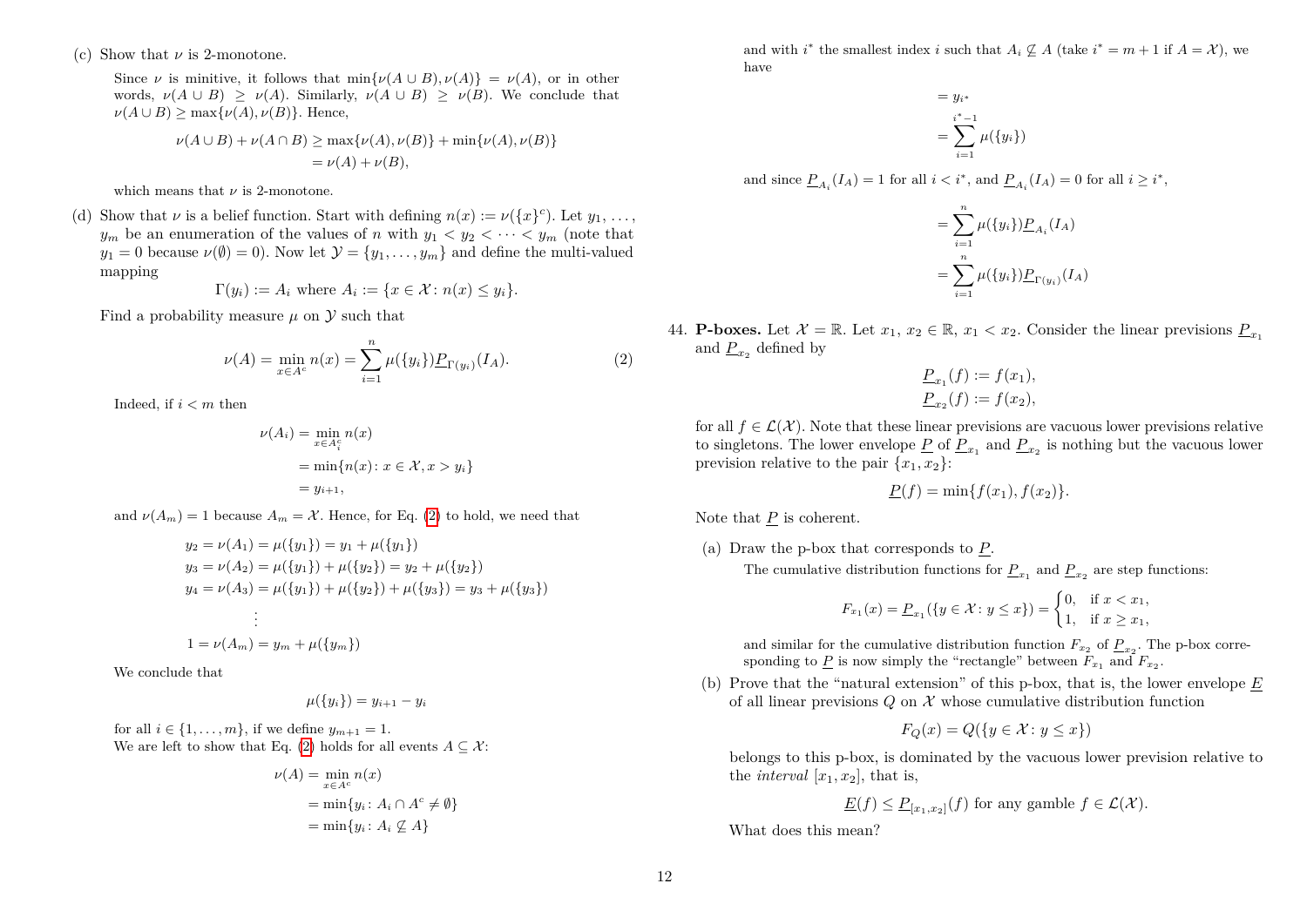Let  $M$  denote the set of linear previsions whose cumulative distribution function belongs to the p-box corresponding to  $P$ . A linear prevision  $Q$  belongs to  $M$  if and only if its cumulative distribution function lies between  $F_{x_1}$  and  $F_{x_2}$ :

$$
F_{x_1}(x) \ge Q(\{y \in \mathcal{X} : y \le x\}) \ge F_{x_2}(x)
$$

for all  $x \in \mathcal{X}$ . Since  $F_{x_1}$  and  $F_{x_2}$  are simple step functions, these conditions reduce to

<span id="page-12-0"></span>
$$
\begin{cases} Q(\{y \in \mathcal{X} : y \leq x\}) = 0, & \text{if } x < x_1, \\ Q(\{y \in \mathcal{X} : y \leq x\}) = 1, & \text{if } x \geq x_2. \end{cases} \tag{3}
$$

Observe that Eq. [\(3\)](#page-12-0) is satisfied for  $Q = \underline{P}_x$ , the vacuous lower prevision relative to the singleton  $\{x\}$ , whenever  $x \in [x_1, x_2]$ . Hence,

$$
\{\underline{P}_x \colon x \in [x_1, x_2]\} \subseteq \mathcal{M}.
$$

Therefore,

$$
\underline{E}(f) = \inf_{Q \in \mathcal{M}} Q(f) \le \inf_{x \in [x_1, x_2]} \underline{P}_x(f) = \underline{P}_{[x_1, x_2]}(f),
$$

for any gamble  $f \in \mathcal{L}(\mathcal{X})$ .

(c) Extra exercise. If you are fond of  $\epsilon$ 's, show that

$$
\underline{E}(f) = \sup_{\epsilon > 0} \underline{P}_{(x_1 - \epsilon, x_2]}(f)
$$
 for any gamble  $f \in \mathcal{L}(\mathcal{X})$ .

Let's give just the essential steps. Define the lower prevision  $\underline{P}$  as

$$
\underline{P}(-I_{(-\infty,x_1-\epsilon]})=0
$$
 for all  $\epsilon > 0$ ,  

$$
\underline{P}(I_{(-\infty,x_2]})=1.
$$

By [\(3\)](#page-12-0) it follows that  $Q \in \mathcal{M}$  if and only if  $Q \in \mathcal{M}(P)$ . Therefore, it suffices to show that  $E$  is the least committal extension of  $P$ .

Suppose *Q* is another coherent lower prevision on  $\mathcal{L}(\mathcal{X})$  which dominates <u>*P*</u>. Show that

<span id="page-12-1"></span>
$$
\underline{Q}(f) \ge \underline{P}_{(x_1 - \epsilon, x_2]}(f),\tag{4}
$$

for all  $\epsilon > 0$ , and hence,

$$
\mathcal{Q}(f) \geq \lim_{\substack{\epsilon \to 0 \\ >}} \mathcal{P}_{(x_1 - \epsilon, x_2]}(f) = \sup_{\epsilon > 0} \mathcal{P}_{(x_1 - \epsilon, x_2]}(f) = \underline{E}(f).
$$

To prove Eq. [\(4\)](#page-12-1), use the fact that

$$
f \geq \underline{P}_{(x_1-\epsilon,x_2]}(f) + \left[\underline{P}_{(x_1-\epsilon,x_2]}(f) - \inf[f]\right] \left(I_{(x_1-\epsilon,x_2]} - 1\right)
$$

Apply *Q* on both sides of the above inequality, and use

$$
I_{(x_1-\epsilon,x_2]}-1=-I_{(-\infty,x_1-\epsilon]}-I_{(x_2,+\infty)}
$$

$$
\underline{Q}\left(-I_{(-\infty,x_1-\epsilon]}\right)=0
$$

$$
\underline{Q}\left(-I_{(x_2,+\infty)}\right)=\underline{Q}\left(I_{(-\infty,x_2]}\right)-1=0,
$$

by which

$$
\underline{Q}\left(I_{(x_1-\epsilon,x_2]}-1\right) = \underline{Q}\left(-I_{(-\infty,x_1-\epsilon]}-I_{(x_2,+\infty)}\right) \ge 0,
$$
  
By monotonicity of  $\underline{Q}$ , we deduce that  $\underline{Q}\left(I_{(x_1-\epsilon,x_2]}-1\right) \le \underline{Q}(0) = 0$ . Hence,

$$
\underline{Q}(f) \ge \underline{P}_{(x_1-\epsilon,x_2]}(f) + \left[\underline{P}_{(x_1-\epsilon,x_2]}(f) - \inf[f]\right] \underline{Q}\left(I_{(x_1-\epsilon,x_2]}-1\right) = \underline{P}_{(x_1-\epsilon,x_2]}(f).
$$

This establishes Eq. [\(4\)](#page-12-1).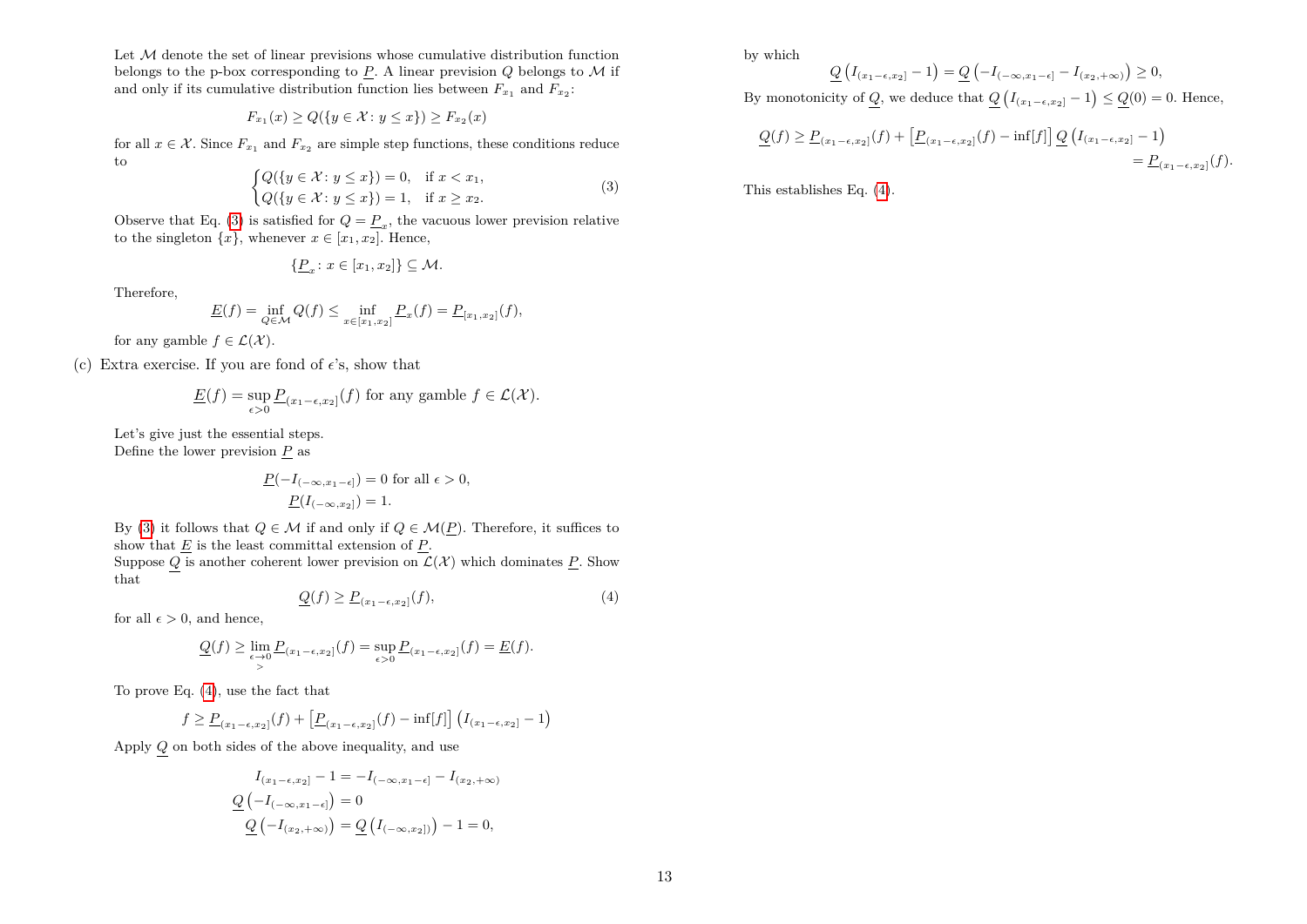## **7 Conditional lower previsions**

45. (a) Let B be a partition of X, and let  $\{P_\gamma(\cdot|\mathcal{B}) : \gamma \in \Gamma\}$  be a set of conditional linear previsions. Show that their lower envelope  $P(\cdot|\mathcal{B})$  is separately coherent.

> Since the domain of  $P(\cdot|\mathcal{B})$  is the linear space of all gambles, we need to show the following:

- $P(f|B) \ge \inf_{\omega \in B} f(\omega)$ : it suffices to take into account that  $P_\gamma(f|B) \ge$  $\inf_{\omega \in B} f(\omega)$  for every  $\gamma \in \Gamma$ .
- $P(f + g|B) \ge P(f|B) + P(g|B)$ : for every  $\gamma \in \Gamma$  it holds that  $P_{\gamma}(f + g|B) =$  $P_{\gamma}(f|B) + P_{\gamma}(g|B)$ ; since the infimum of the sum is greater than or equal to the sum of the infima, we deduce that

$$
\underline{P}(f+g|B) = \inf_{\gamma \in \Gamma} P_{\gamma}(f+g|B)
$$
  
\n
$$
\geq \inf_{\gamma \in \Gamma} P_{\gamma}(f|B) + \inf_{\gamma \in \Gamma} P_{\gamma}(g|B) = \underline{P}(f|B) + \underline{P}(g|B).
$$

•  $P(\lambda f|B) = \lambda P(f|B)$ : for every  $\gamma \in \Gamma$  it holds that  $P_{\gamma}(\lambda f|B) = \lambda P_{\gamma}(f|B)$ ; as a consequence,

$$
\underline{P}(\lambda f|B) = \inf_{\gamma \in \Gamma} P_{\gamma}(\lambda f|B)
$$
  
= 
$$
\inf_{\gamma \in \Gamma} \lambda P_{\gamma}(f|B)
$$
  
= 
$$
\lambda \inf_{\gamma \in \Gamma} P_{\gamma}(f|B) = \lambda \underline{P}(f|B).
$$

(b) Conversely, show that any separately coherent  $P(\cdot|\mathcal{B})$  on  $\mathcal{L}(\mathcal{X})$  is the lower envelope of a family of conditional linear previsions.

If  $P(|\mathcal{B})$  is a separately coherent conditional lower prevision, it follows that for every  $B \in \mathcal{B}$   $P(\cdot|B)$  is a coherent lower prevision and moreover  $P(B|B) = 1$ ; as a consequence, for every  $B \in \mathcal{B}$  there exists a class  $\mathcal{M}_B$  of linear previsions such that  $P(f|B) = \min_{P_B \in M_B} P_B(f)$ ; it follows in particular that  $P_B(B) = 1$  for every  $P_B \in M_B$ . Let us define  $\mathcal{M} := \{P(\cdot|\mathcal{B}) : P(\cdot|B) \in \mathcal{M}_B \,\forall B\}$ . It follows that the previsions

thus defined are separately coherent conditional linear previsions that dominate  $P(\cdot|\mathcal{B})$ , and moreover  $P(\cdot|\mathcal{B})$  is the lower envelope of M.

46. Let B be a partition of  $\mathcal{X}$ , and let K be a coherent set of desirable gambles. Define  $P(\cdot|\mathcal{B})$  by

$$
\underline{P}(f|B) = \sup\{\mu : B(f - \mu) \in \mathcal{K}\}.
$$

Show that  $P(\cdot|\mathcal{B})$  is separately coherent.

Since the domain of  $P(\cdot|\mathcal{B})$  is the linear space of all gambles, we need to show the following:

•  $P(f|B) > \inf_{\omega \in B} f(\omega)$ : given  $\mu < \inf_{\omega \in B} f(\omega)$ , the gamble  $B(f - \mu)$  is non-negative and as a consequence it belongs to  $K$ .

- $\underline{P}(f+g|B) \ge \underline{P}(f|B) + \underline{P}(g|B)$ : fix  $\epsilon > 0$ . Then  $B(f \underline{P}(f|B) + \frac{\epsilon}{2})$  and  $B(g \underline{P}(g|B)+\frac{\epsilon}{2}$ ) belong to K, taking into account that a coherent set of desirable gambles is always closed under dominance. Applying (D3),  $B(f + q - P(f|B) - P(q|B) + \epsilon)$ belongs to K, and therefore  $P(f + g|B) \ge P(f|B) + P(g|B) - \epsilon$ . Since we can do this for every  $\epsilon > 0$ , we conclude that  $P(f + g|B) \geq P(f|B) + P(g|B)$ .
- $P(\lambda f|B) = \lambda P(f|B)$ : this follows taking into account that, from axiom (D4) of the coherence of gambles,  $B(f - \mu)$  belongs to K if and only if  $B(\lambda f - \lambda \mu)$  belongs to  $K_{\cdot}$
- 47. Let  $P(\cdot|\mathcal{B})$  be the vacuous conditional lower prevision, given by  $P(f|B) = \inf_{x \in B} f(x)$ for every  $B \in \mathcal{B}, f \in \mathcal{K}(\mathcal{X})$ .
	- (a) Show that  $P(\cdot|\mathcal{B})$  is coherent with the vacuous lower prevision P.

The vacuous conditional lower prevision  $P(\cdot|\mathcal{B})$  satisfies  $\inf_{x \in B} G(f|B)(\omega) = 0$  for every  $B \in \mathcal{B}$ . As a consequence,

$$
\underline{P}(G(f|B)) = \inf_{x \in \mathcal{X}} G(f|B)(x) = \min\{0, \inf_{x \in B} G(f|B)(x)\} = 0,
$$

from which we conclude that  $P, P(\cdot|\mathcal{B})$  are coherent.

(b) Show that any coherent lower prevision *P* on  $\mathcal{K}(\mathcal{X})$  which satisfies  $P(B) = 0$  for all  $B \in \mathcal{B}$  is coherent with  $P(\cdot|\mathcal{B})$ .

For any gamble *f*, if  $P(B) = 0$  then

$$
\underline{P}(G(f|B)) = \underline{P}(B(f - \underline{P}(f|B)) \le \underline{P}(B(\sup_{x \in B} f(x) - \underline{P}(f|B)))
$$
  

$$
\le (\sup_{x \in B} f(x) - \underline{P}(f|B)))\underline{P}(B) = 0;
$$

on the other hand, since  $G(f|B) \geq 0$  for all *B*, it follows from the coherence of *P* that  $P(G(f|B)) > 0$ . Hence,  $P(G(f|B)) = 0$  and we deduce that  $P, P(\cdot|B)$  are coherent.

48. Three horses (a,b and c) take part in a race. Our a priori lower probability for each horse being the winner is

$$
\underline{P}(\{a\}) = 0.1, \qquad \underline{P}(\{b\}) = 0.25, \qquad \underline{P}(\{c\}) = 0.3, \n\underline{P}(\{a,b\}) = 0.4, \qquad \underline{P}(\{a,c\}) = 0.6, \qquad \underline{P}(\{b,c\}) = 0.7.
$$

There are rumors that c is not going to take part in the race due to some injury. What are the updated lower probabilities for *a, b*?

Taking into account that we are dealing with finite spaces and that the conditioning event has positive lower probability, applying the Generalised Bayes Rule is equivalent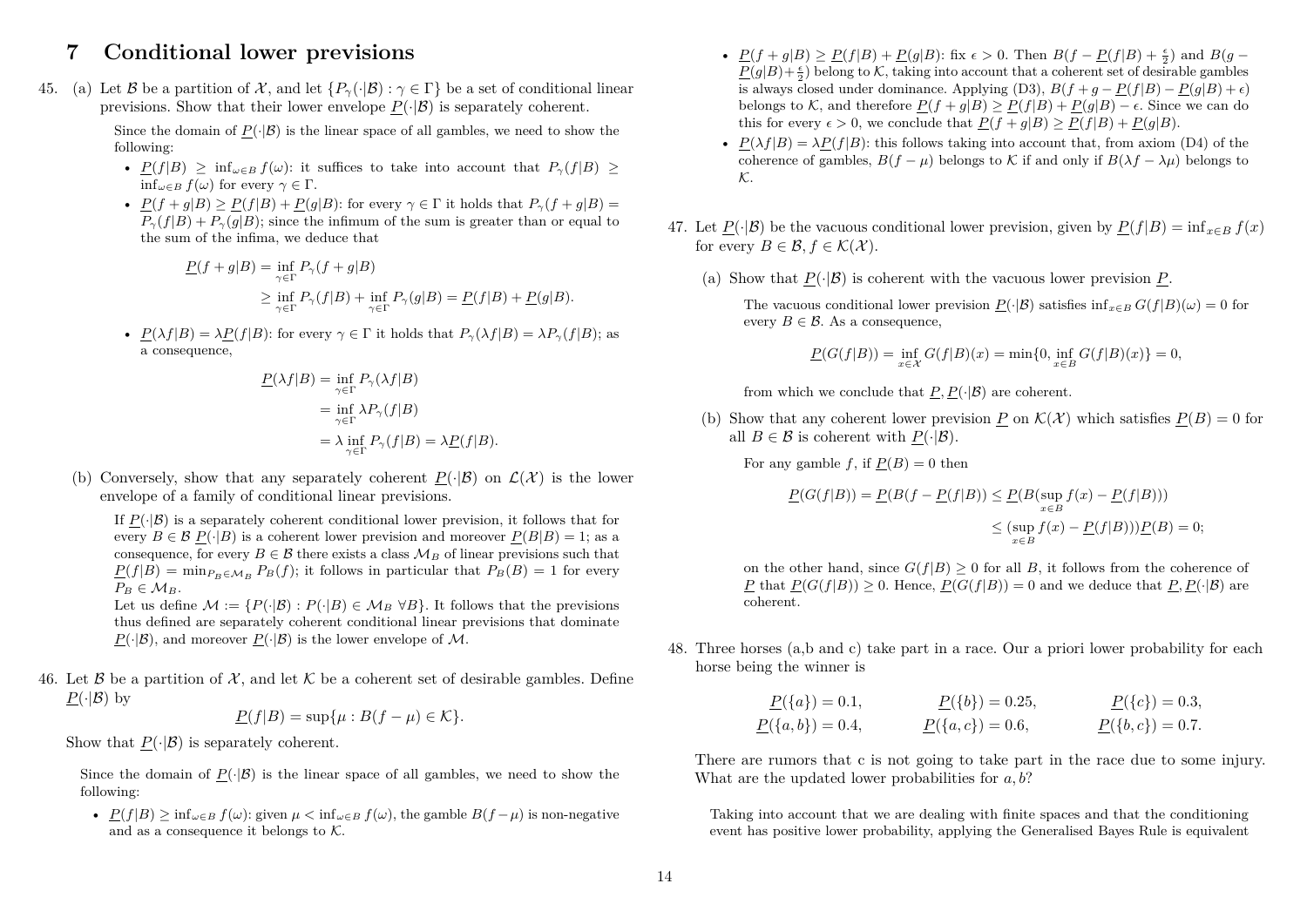to taking the lower envelope of the linear conditional previsions that we obtain applying Bayes's rule on the elements of  $\mathcal{M}(P)$ . Thus, we obtain:

$$
\underline{P}(\{a\}|\{a,b\}) = \inf \left\{ \frac{P(\{a\})}{P(\{a,b\})} : P \in \mathcal{M}(\underline{P}) \right\} = 0.1/0.5 = 0.2,
$$
  

$$
\underline{P}(\{b\}|\{a,b\}) = \inf \left\{ \frac{P(\{b\})}{P(\{a,b\})} : P \in \mathcal{M}(\underline{P}) \right\} = 0.25/0.55 = 0.45.
$$

49. Consider two binary random variables  $X_1, X_2$ , and let  $P(X_1|X_2), P(X_2|X_1)$  be given by:

$$
\underline{P}(f|X_2 = 0) = \min\left\{\frac{f(0,0) + f(1,0)}{2}, f(0,0)\right\}
$$

$$
\underline{P}(f|X_2 = 1) = \min\left\{\frac{f(0,1) + f(1,1)}{2}, f(1,1)\right\}
$$

$$
\underline{P}(f|X_1 = 0) = \min\left\{\frac{f(0,0) + f(0,1)}{2}, f(0,0)\right\}
$$

$$
\underline{P}(f|X_1 = 1) = \min\left\{\frac{f(1,0) + f(1,1)}{2}, f(1,1)\right\}
$$

for any gamble  $f$  on  $\{0,1\}^2$ . Are these conditional lower previsions coherent?

Yes. Let  $P_1$  be the linear prevision associated to the uniform probability mass function on  $\{0,1\} \times \{0,1\}$ , and let  $P_2$  be the linear prevision associated to the uniform mass function on  $\{(0,0), (1,1)\}$ . Let P be the coherent lower prevision given by the lower envelope of  $P_1, P_2$ . Then  $P(X_1 = i)$ ,  $P(X_2 = i)$  are greater than 0 for  $i = 0, 1$ ; moreover,  $P(X_1|X_2)$ ,  $P(X_2|X_1)$  are the conditional lower previsions defined from *P* by means of the Generalised Bayes' Rule. As a consequence,  $P, P(X_1|X_2), P(X_2|X_1)$  are weakly coherent, and since all the conditioning events have positive probability, this implies that they are also coherent.

- 50. Consider  $\mathcal{X}_1 = \mathcal{X}_2 = \{1, 2, 3\}$ , and let M be the set of probability mass functions on  $\mathcal{X}_1 \times \mathcal{X}_2$  satisfying  $P(1,2) = P(2,2) = P(3,1) = 0$ ,  $P(1,1) = P(2,1)$ ,  $P(1,1) >$  $P(1,3), P(2,1) \leq P(2,3)$ , where the first index denotes the value of  $X_1$  and the second the value of  $X_2$ . Let P be the lower envelope of the set M.
	- (a) Compute the regular extensions  $R(X_1|X_2), R(X_2|X_1)$ .

The regular extensions are given by:

$$
\underline{P}(f|X_2 = 1) = \frac{f(1, 1) + f(2, 1)}{2}
$$
  
\n
$$
\underline{P}(f|X_2 = 2) = f(3, 2)
$$
  
\n
$$
\underline{P}(f|X_2 = 3) = \min \left\{ f(3, 3), f(1, 3), \frac{f(1, 3) + f(2, 3)}{2} \right\}
$$
  
\n
$$
\underline{P}(f|X_1 = 1) = \min \left\{ f(1, 1), \frac{f(1, 1) + f(1, 3)}{2} \right\}
$$
  
\n
$$
\underline{P}(f|X_1 = 2) = \min \left\{ f(2, 3), \frac{f(2, 1) + f(2, 3)}{2} \right\}
$$
  
\n
$$
\underline{P}(f|X_1 = 3) = \min \{ f(3, 2), f(3, 3) \}
$$

(b) Compute the natural extensions  $E(X_1|X_2), E(X_2|X_1)$ .

The natural extensions are vacuous, because all the conditioning events have lower probability equal to 0.

(c) Define  $P(X_2|X_1)$  from *P* using regular extension, and let  $P(X_1|X_2 = x)$  be defined from *P* by natural extension if  $x = 3$  and by regular extension otherwise. Are  $P(X_1|X_2)$ ,  $P(X_2|X_1)$  weakly coherent with *P*?

Yes. Since each of the conditionals is bounded between the natural and the regular extensions, they are coherent with *P*. Applying the characterisation of weak coherence, this implies that  $P(X_1|X_2), P(X_2|X_1)$  weakly coherent with  $P$ .

(d) Are they coherent?

| No. Consider the gambles $f_1, f_2, f_3$ on $\mathcal{X}_1 \times \mathcal{X}_2$ given by the following table: |  |
|----------------------------------------------------------------------------------------------------------------|--|
|----------------------------------------------------------------------------------------------------------------|--|

|                                                                                                    | $\left[1,1\right]$ | $1.2^{\circ}$ | (1,3)  | (2,1)                       | (2,2)    | (2.3) | (3,1)            | (3,2) | (3.3) |
|----------------------------------------------------------------------------------------------------|--------------------|---------------|--------|-----------------------------|----------|-------|------------------|-------|-------|
|                                                                                                    |                    | 0             | 0      | $\Omega$                    | $\Omega$ | 3     | $\left( \right)$ | 0     |       |
| Ť2                                                                                                 |                    | 0             |        | $\mathcal{D}_{\mathcal{L}}$ | 0        |       |                  |       |       |
| Jз                                                                                                 |                    | 0             |        |                             |          |       |                  |       | 2     |
| Then $G(f_1 X_1), G(f_2 X_2)$ and $-G(f_3 X_2 = 3)$ are given by                                   |                    |               |        |                             |          |       |                  |       |       |
|                                                                                                    | 1,1                | (1,2)         | (1.3)  | (2,1)                       | (2,2)    | (2.3) | (3.1)            | (3,2) | (3.3) |
| $G(f_1 X_1)$                                                                                       | 0.5                | $-0.5$        | $-0.5$ | $-1.5$                      | $-1.5$   | 1.5   | $\theta$         | 0     |       |
| $G(f_2 X_2)$                                                                                       | $-1$               | 0             | 0      |                             | 0        |       |                  |       |       |
| $-G(f_3 X_2=3)$                                                                                    | $\Omega$           | $\Omega$      |        |                             |          | -2    |                  |       | $-2$  |
| As a consequence, $[G(f_1 X_1) + G(f_2 X_2) - G(f_3 X_2 = 3)](x) < 0$ for any                      |                    |               |        |                             |          |       |                  |       |       |
| $x \in \pi_2^{-1}(3) \cup A_{f_1,f_2} = (\mathcal{X}_1 \times \mathcal{X}_2) \setminus \{(3,2)\}.$ |                    |               |        |                             |          |       |                  |       |       |

51. **The three prisoners problem.** Three men, *a*, *b* and *c*, are in jail. Prisoner *a* knows that only two of the three prisoners will be executed, but he doesn't know who will be spared. He only knows that all three prisoners have equal probability  $\frac{1}{3}$  of being spared. To the warden who knows which prisoner will be spared, *a* says, "Since two out of the three will be executed, it is certain that either *b* or *c* will be. You will give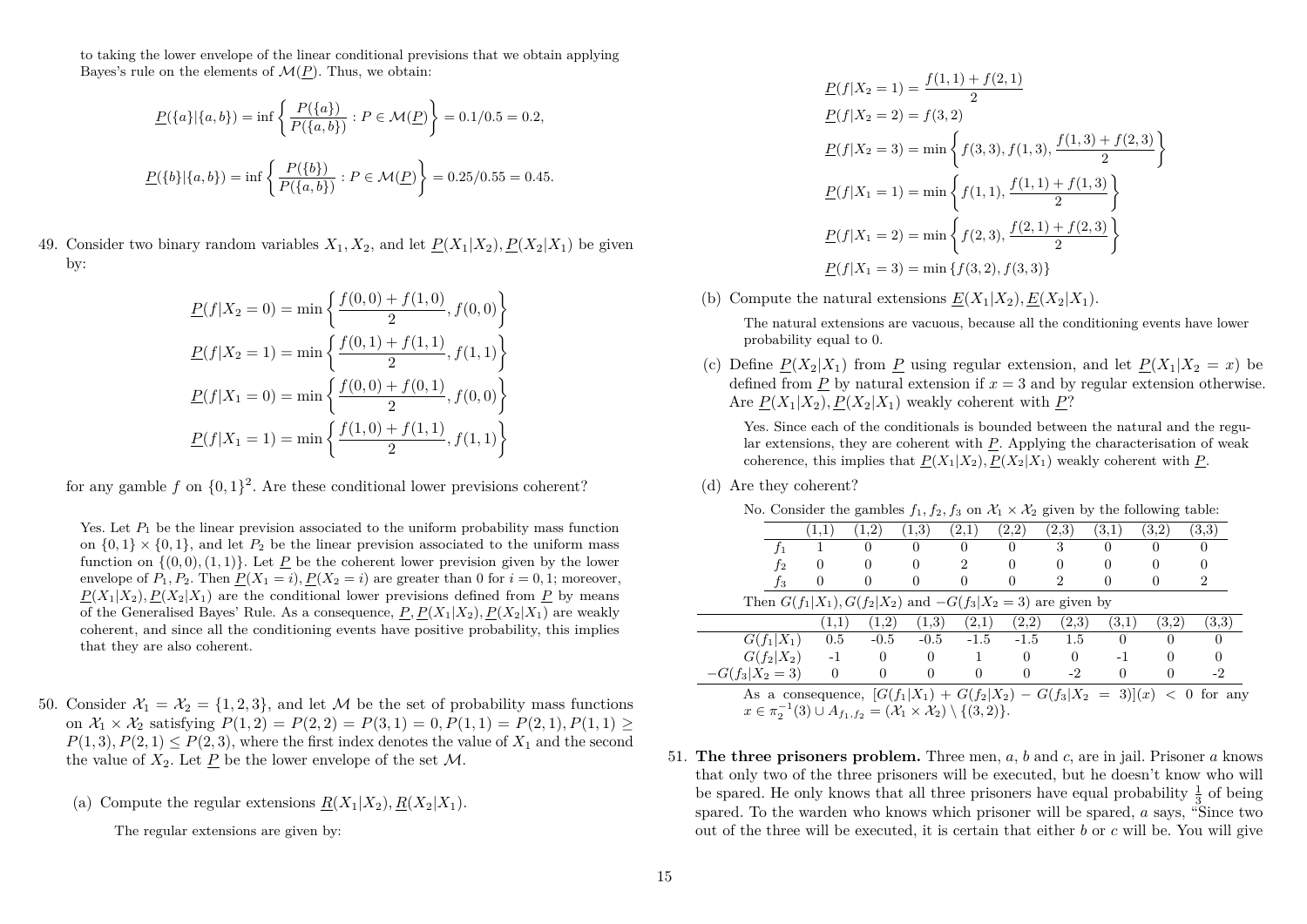me no information about my own chances if you give me the name of one man, *b* or *c*, who is going to be executed." Accepting this argument after some thinking, the warden says, "Prisoner *b* will be executed."

Does the warden's statement truly provide no information about the chance of *a* to be executed? We try to solve this problem using the theory of lower previsions.

(a) Let the variable *X* denote the prisoner that will be spared. Since all three prisoners have equal probability  $\frac{1}{3}$  of being spared, we have a prior prevision specified by  $\underline{P}_0({a}) = \underline{P}_0({b}) = \underline{P}_0({c}) = \overline{P}_0({a}) = \overline{P}_0({b}) = \overline{P}_0({c}) = \frac{1}{3}$ . In a by  $\frac{1}{20}(\sqrt{a_1}) - \frac{1}{20}(\sqrt{b_1}) - \frac{1}{20}(\sqrt{a_1}) - \frac{1}{20}(\sqrt{a_1}) - \frac{1}{20}(\sqrt{b_1}) - \frac{1}{20}(\sqrt{b_1}) - \frac{1}{20}(\sqrt{b_1})$ 

<span id="page-15-0"></span>
$$
\underline{E}_0(f) = \frac{1}{3} \big( f(a) + f(b) + f(c) \big). \tag{5}
$$

for any  $f \in \mathcal{L}(X)$ .

(b) Let the variable *Y* denote the prisoner named by the warden. Since the warden will not name *a*, we know that if  $X = a$ , then *Y* will be *b* or *c*, if  $X = b$  then  $Y = c$  and if  $X = c$  then  $Y = b$ . Such information is modelled by vacuous conditional lower previsions, again, as described in one of the previous exercises:

$$
\underline{P}(g|X=a) = \min\{g(b), g(c)\}\tag{6}
$$

$$
\underline{P}(g|X=b) = g(c) \tag{7}
$$

$$
\underline{P}(g|X=c) = g(b) \tag{8}
$$

for any gamble  $q \in \mathcal{L}(Y)$ . Note that in case  $X = a$ , we do not know the mechanism by which the warden names either *b* or *c* for *Y* . Therefore, it seems appropriate to model this situation through a vacuous lower prevision relative to {*b, c*}.

(c) Combine the lower previsions  $\underline{E}_0(\cdot)$  on  $\mathcal{L}(X)$  and  $\underline{P}(\cdot|X)$  on  $\mathcal{L}(Y)$ , using the marginal extension theorem, to a coherent lower prevision  $E$  on  $\mathcal{L}(X \times Y)$ .

From the marginal extension theorem,  $\underline{E}(h) = \underline{E}_0(\underline{P}(h|X))$  for all  $h \in \mathcal{L}(X \times Y)$ . Using Eqs.  $(5)$  and  $(6)-(8)$  $(6)-(8)$  $(6)-(8)$ , we find that

<span id="page-15-3"></span>
$$
\underline{E}(h) = \frac{1}{3} \left( \min\{h(a, b), h(a, c)\} + h(b, c) + h(c, b) \right). \tag{9}
$$

(d) Apply the generalised Bayes rule to calculate  $E(X = a|Y = b)$ ,  $\overline{E}(X = a|Y = b)$ and  $E(X \neq a|Y = b)$ ,  $\overline{E}(X \neq a|Y = b)$ .

[Answer 1] Because  $\underline{E}(Y=b) = \frac{1}{3}$ , we can use the GBR to find the unique coherent conditional previsions  $E(f|Y = b)$ , i.e., we have to solve

$$
\underline{E}(I_{\{b\}}(f - \underline{E}(f|Y = b))) = 0.
$$

Using Eq. [\(9\)](#page-15-3), we find

$$
\frac{1}{3} \left( \min \{ f(a) - \underline{E}(f|Y=b), 0 \} + 0 + f(c) - \underline{E}(f|Y=b) \right) = 0.
$$

By putting  $f = I_{\{a\}}$  respectively  $f = 1 - I_{\{a\}}$ , we find that  $\underline{E}(X = a | Y = b) = 0$ respectively  $\underline{E}(X \neq a|Y = b) = \frac{1}{2}$ . Calculating the corresponding conjugate previsions gives  $\overline{E}(X \neq a|Y = b) = 1$  respectively  $\overline{E}(X = a|Y = b) = \frac{1}{2}$ 

[Answer 2: Alternative Approach] The same answer can be found more intuitively as follows.

First, suppose the warden decided beforehand to name *c* when *a* is spared (when *c* is spared he must name *b*). Because the warden actually names *b*, *a* is not spared and thus  $P(a|b) = 0$ . Secondly, suppose the opposite: the warden decided beforehand to name *b* when a is spared. As he names *b*, there are two equally likely possibilities: *a* or *c* is spared, so then  $P(a|b) = \frac{1}{2}$ .

We have given two extreme (deterministic) ways the warden can determine how two name a prisoner. He can also randomise between these two options: use the first with probability  $1 - \lambda$  and the second with probability  $\lambda$ . This results in  $P(a|b) = \frac{\lambda}{2}$ , which can vary between 0 and  $\frac{1}{2}$ . These bounds correspond to the lower and upper previsions found previously.

<span id="page-15-1"></span>(e) Extra exercise. After naming prisoner *b* as one of the prisoners to be executed, the warden thinks a little more and decides to play the following slightly sadistic game with prisoner *a*. The warden continues: "Are you really sure that I have given you no information at all by naming *b*? If you want to, for a reasonable fee I can arrange your fate to be switched with the fate of prisoner *c*. Of course, since I have not given you any information at all, you might not care about such arrangement. On the other hand, switching with prisoner *c* might just save your life. . . It's up to you to decide!"

<span id="page-15-2"></span>Assume the utility of your life is equal to 25,000,000 Cuban Peso and the bribe requested by the warden is 25,000 Cuban Peso. Assuming that the warden really tells the truth about being able to arrange the switch, what would you do if you were prisoner *a*? (If the value of the bribe is zero, this game is isomorphic to the Monty Hall puzzle, as for instance described in de Cooman & Zaffalon, "Updating beliefs with incomplete observations", Artificial Intelligence, 2004, 159, pp.75-125.)

[Answer 1: Maximality, Rule 1] The decision "don't switch" corresponds to the following gamble  $h_0 \in \mathcal{L}(X \times Y)$ :

$$
\begin{cases}\nh_0(a, b) = 25,000,000 \\
h_0(a, c) = 25,000,000 \\
h_0(b, c) = 0 \\
h_0(c, b) = 0\n\end{cases}
$$

The decision "switch" corresponds to the gamble  $h_1 \in \mathcal{L}(X \times Y)$  specified by

$$
\begin{cases}\nh_1(a,b) = -25,000 \\
h_1(a,c) = -25,000 \\
h_1(b,c) = 24,975,000 \\
h_1(c,b) = 24,975,000\n\end{cases}
$$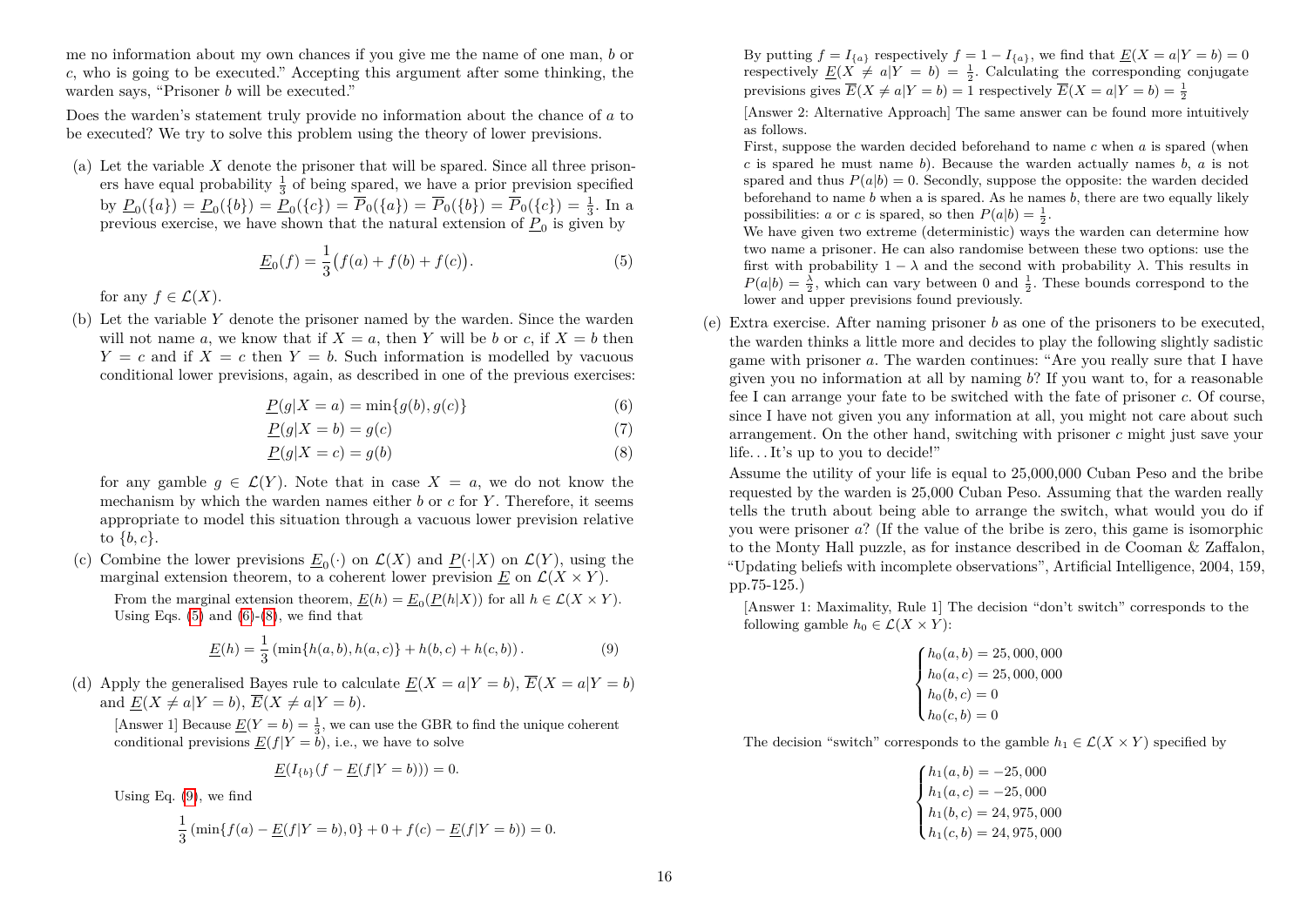After the warden has named prisoner *b*, the conditional lower prevision  $E(\cdot|Y=b)$ describes our buying prices regarding  $\mathcal{L}(X \times Y)$ . In particular, we should prefer *h*<sub>0</sub> over *h*<sub>1</sub> if  $E(h_0 - h_1|Y = b) > 0$ , and conversely, we should prefer *h*<sub>1</sub> over *h*<sub>0</sub> if  $E(h_1 - h_0|Y = b) > 0$ . We find  $E(h_0 - h_1|Y = b)$  equal to

$$
\frac{1}{2}[h_0(c, b) - h_1(c, b)] + \frac{1}{2}\min\{h_0(a, b) - h_1(a, b); h_0(c, b) - h_1(c, b)\}\
$$
  
=  $\frac{1}{2}[-24, 975, 000] + \frac{1}{2}\min\{25, 025, 000; -24, 975, 000\}\$   
=  $-24, 975, 000,$ 

and  $E(h_1 - h_0|Y = b)$  equal to

$$
\frac{1}{2}[h_1(c, b) - h_0(c, b)] + \frac{1}{2}\min\{h_1(a, b) - h_0(a, b); h_1(c, b) - h_0(c, b)\}\
$$
  
=  $\frac{1}{2}[-24, 975, 000] + \frac{1}{2}\min\{-25, 025, 000, +24, 975, 000\}\$   
=  $-25, 000.$ 

Both results are negative, this means that we have no preference at all: we have insufficient information in order to decide whether it is profitable to bribe the warden.

[Answer 2: Maximality, Rule 2] The decision criterion used above is based on conditional lower previsions. It has been criticised on the ground that it might assign a negative value to cost-free information. Using the unconditional lower prevision *E* (the "static" model) instead of  $E(\cdot|Y = b)$  (the "dynamic" model), we come up with a decision rule that never assigns negative value to information we should prefer  $h_0$  over  $h_1$  if  $E(h_0 - h_1) > 0$ , and conversely, we should prefer  $h_1$ over  $h_0$  if  $E(h_1 - h_0) > 0$ . (On the other hand, can we still use the unconditional lower prevision in case we have already observed  $Y = b$  at the time of decision?) Using this rule, we find that  $E(h_1 - h_0)$  is equal to

$$
\frac{1}{3} \Big( \min\{h_1(a,b) - h_0(a,b); h_1(a,c) - h_0(a,c)\}\
$$
  
+ h<sub>1</sub>(b,c) - h<sub>0</sub>(b,c) + h<sub>1</sub>(c,b) - h<sub>0</sub>(c,b)\Big)  
=  $\frac{1}{3}$  (min{-25, 025, 000; -25, 025, 000} + 24,975,000 + 24,975,000)  
= 8,308,333

and  $E(h_0 - h_1)$  equal to

$$
\frac{1}{3} \left( \min\{h_0(a, b) - h_1(a, b); h_0(a, c) - h_1(a, c)\} + h_0(b, c) - h_1(b, c) + h_0(c, b) - h_1(c, b) \right)
$$
\n
$$
= \frac{1}{3} \left( \min\{25, 025, 000; 25, 025, 000\} - 24, 975, 000 - 24, 975, 000 \right)
$$
\n
$$
= -8, 308, 333
$$

hence, we should strictly prefer  $h_1$  over  $h_0$ : bribe the guard.

Note that the same two answers are obtained when taking E-admissibility instead of maximality as a decision rule. Indeed, E-admissibility coincides with maximality on pair-wise comparisons and only two actions  $h_0$  and  $h_1$  are involved. The result for Γ-maximin is left to the reader. The bribe was introduced to emphasize that the problem is not in the marginal preferences. In the Monty Hall puzzle (i.e., the case with bribe zero), under maximality rule 1, one of the preferences is marginal.

### **8 Extra exercises on conditional lower previsions**

52. **The two envelopes problem.** The aim of this exercise is to demonstrate how mixing can annihilate imprecision, and how extra information does not necessarily lead to extra precision, when updating using Bayes rule. This latter phenomenon is called *dilation*.

I have two sealed envelopes, both containing money. One of them contains twice as much money as the other. You are free to pick one of them. You open it and find 100 Euro inside. You are provided the choice of either keeping the 100 Euro, or switching with whatever amount there is in the other envelope, which you know to be either 50 Euro or 200 Euro. Should you switch or not?

Let's introduce a few random variables. Let *X* be the amount in your envelope. Let *Y* be the smallest amount in the envelopes. Let *Z* be 1 if your envelope has the lowest value and 2 if the your envelope has the highest value. So,

$$
X=YZ.
$$

Since you pick at random, you know that the probability of  $Z = 1$  is  $\frac{1}{2}$ , as is the probability of  $Z = 2$ . Moreover, since your choice is independent of how the money was distributed in the envelopes, *Y* is irrelevant to *Z*. A priori, we know nothing about *Y* .

It is evident that once  $X = 100$  has been observed, if  $Z = 1$  then  $Y = 100$  and we should switch, and if  $Z = 2$  then  $Y = 50$  and we should not switch. However, we do not know *Z*; we only know that *Z* is uniformly distributed over {1*,* 2}. What should we do?

<span id="page-16-0"></span>(a) Let *f* be a gamble on  $\mathcal{Z}$  (with  $\mathcal{Z} = \{1, 2\}$ ). For any  $y \in \mathcal{Y}$  (with  $\mathcal{Y} = \mathbb{R}^+$ ), what is the conditional lower prevision  $P(f|Y = y)$ ?

 $\frac{1}{2}(f(1) + f(2)).$ 

<span id="page-16-1"></span>(b) Let *f* be a gamble on *y*. What is the marginal lower prevision  $P(f)$ ?

inf<sub>*y*∈ $\mathcal{Y}$ </sub>  $f(y)$ 

<span id="page-16-2"></span>(c) Let f be a gamble on  $\mathcal{Y} \times \mathcal{Z}$ . Use [\(\(a\)\)](#page-16-0), [\(\(b\)\)](#page-16-1), and marginal extension, to arrive at an expression for  $P(f)$ .

 $\underline{P}(f) = \underline{P}(\underline{P}(f|\mathcal{Y})) = \inf_{y \in \mathcal{Y}} \frac{1}{2}(f(y, 1) + f(y, 2)).$ 

(d) Calculate  $\mathcal{M}(P)$ : show that  $Q \in \mathcal{M}(P)$  if and only if there is a linear prevision *R* on  $\mathcal{L}(Y)$  such that  $Q(f) = \frac{1}{2}R(f(\cdot, 1) + f(\cdot, 2))$  for all gambles  $f$  on  $\mathcal{Y} \times \mathcal{Z}$ .  $[Hint: use  $((c))$ , and the fact that there is a one-to-one correspondence between$  $[Hint: use  $((c))$ , and the fact that there is a one-to-one correspondence between$  $[Hint: use  $((c))$ , and the fact that there is a one-to-one correspondence between$ convex and compact sets of linear previsions and coherent lower previsions. (You do not need to prove compactness.)]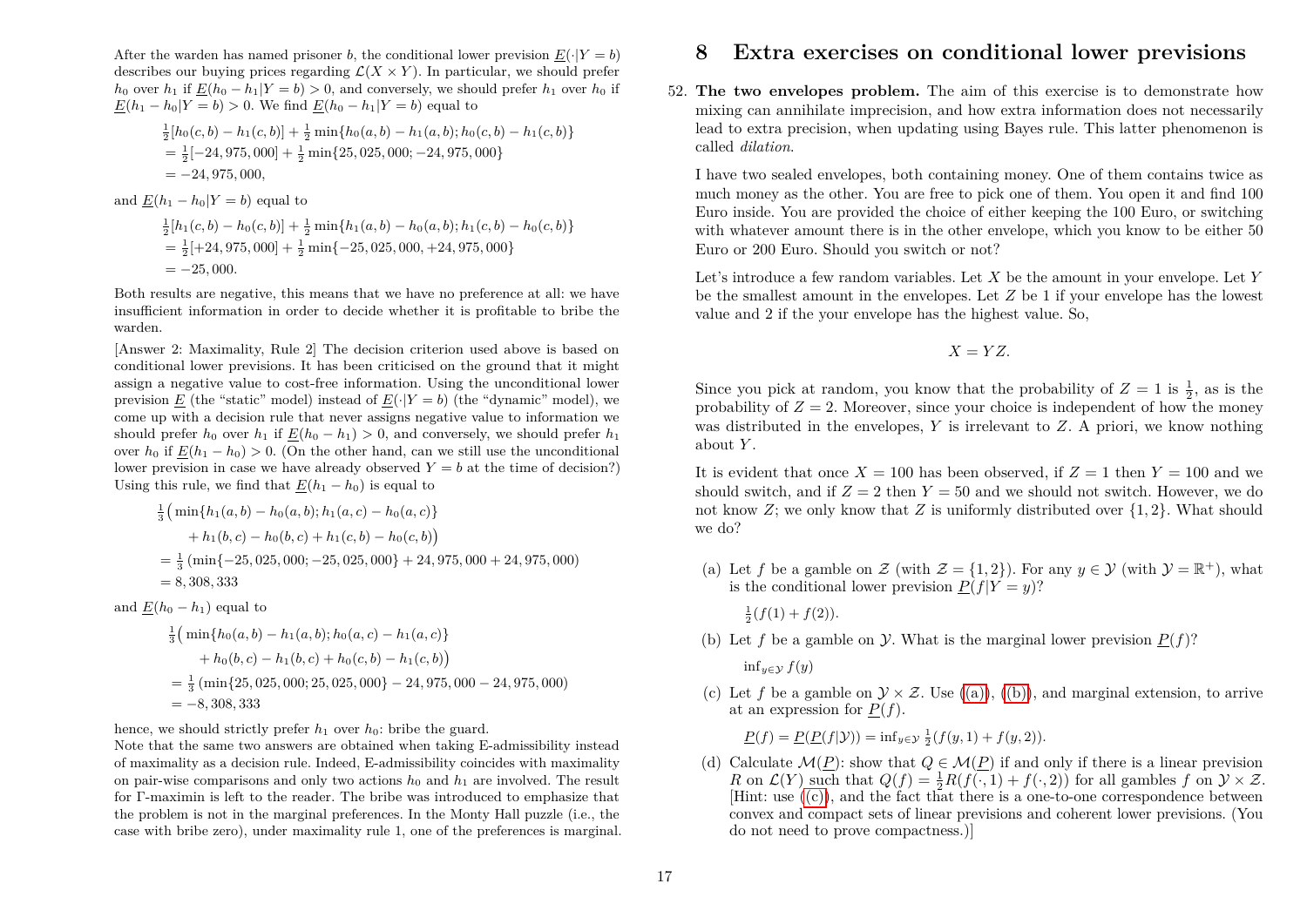By  $(c)$ , it is evident that the lower envelope of all linear previsions of the form  $\frac{1}{2}R(f(\cdot,1) + f(\cdot,2))$  equals *P*. Because the set  $\{\frac{1}{2}R(f(\cdot,1) + f(\cdot,2))\colon R \in \mathbb{P}(\mathcal{Y})\}$  is clearly convex and compact, it follows that  $\mathcal{M}(P)$  can only be this set.

- <span id="page-17-0"></span>(e) Conclude that  $Q \in \mathcal{M}(\underline{P})$  if and only if  $Q(f) = \frac{1}{2}Q(f(\cdot, 1) + f(\cdot, 2))$  for all gambles  $f$  on  $\mathcal{Y} \times \mathcal{Z}$ .
- (f) What are the *prior* lower and upper previsions—before you open the envelope that you picked—of the amount in the other envelope minus the amount in your envelope? [Hint: consider every linear prevision  $Q$  in  $\mathcal{M}(P)$  and invoke  $((e))$ .]

By [\(\(e\)\)](#page-17-0), we have for every  $Q$  in  $\mathcal{M}(\underline{P})$ ,

$$
Q(Y(3 – Z) – YZ)) = \frac{1}{2}Q(2Y – Y + Y – 2Y) = 0.
$$

Hence the lower and upper prevision are zero: we are indifferent to switching.

(g) What can you say about the posterior distribution—after observing  $X = 100$  of *Z*? That is, for every *Q* in  $\mathcal{M}(P)$  such that  $Q(X = 100) > 0$ , what are  $Q(Z=1|X=100)$  and  $Q(Z=2|X=100)$ ? (Note that the envelope of these probabilities is called *regular extension*.) Express these probabilities in terms of the distribution of *Y* under *Q* conditional on the event  $(Y = 100$  or  $Y = 50$ ).

First,

$$
Q(Z = 1|X = 100) = Q(Z = 1 \text{ and } X = 100) / Q(X = 100)
$$

$$
= Q(Z = 1 \text{ and } Y = 100) / Q(X = 100)
$$

$$
= \frac{1}{2}Q(Y = 100) / Q(X = 100)
$$

$$
Q(Z = 2|X = 100) = Q(Z = 2 \text{ and } X = 100) / Q(X = 100)
$$

$$
= Q(Z = 2 \text{ and } Y = 50) / Q(X = 100)
$$

$$
= \frac{1}{2}Q(Y = 50) / Q(X = 100)
$$

Next,  $Q(X = 100)$ ?

$$
Q(X = 100) = Q(ZY = 100)
$$
  
=  $Q((Z = 1 \text{ and } Y = 100) \text{ or } (Z = 2 \text{ and } Y = 50))$   
=  $\frac{1}{2}Q(Y = 100 + Y = 50)$   
=  $\frac{1}{2}(Q(Y = 100) + Q(Y = 50))$ 

Hence,

$$
Q(Z = 1|X = 100) = \frac{Q(Y = 100)}{Q(Y = 100) + Q(Y = 50)}
$$
  
=  $Q(Y = 100|Y = 100 \text{ or } Y = 50),$ 

$$
Q(Z = 2|X = 100) = \frac{Q(Y = 50)}{Q(Y = 100) + Q(Y = 50)}
$$
  
=  $Q(Y = 50|Y = 100 \text{ or } Y = 50).$ 

(h) What can you say about the posterior prevision—after observing  $X = 100$ —of the amount in the other envelope minus the amount in your envelope? Again consider every *Q* in  $\mathcal{M}(P)$  such that  $Q(X = 100) > 0$ .

It can range anywhere between −50 and +100, because

$$
Q(Y(3 - Z) - YZ|X = 100)
$$
  
=  $Q(Y(3 - Z)|X = 100) - Q(YZ|X = 100)$ 

and conditioning on *X*,  $YZ = X$  is constant, and  $Y(3 - Z)$  is a function of *Z* only, whence

$$
= 200 \times Q(Z = 1|X = 100) + 50 \times Q(Z = 2|X = 100) - 100
$$

$$
= 200 \times Q(Y = 100|Y = 100 \text{ or } Y = 50)
$$

$$
+ 50 \times Q(Y = 50|Y = 100 \text{ or } Y = 50) - 100
$$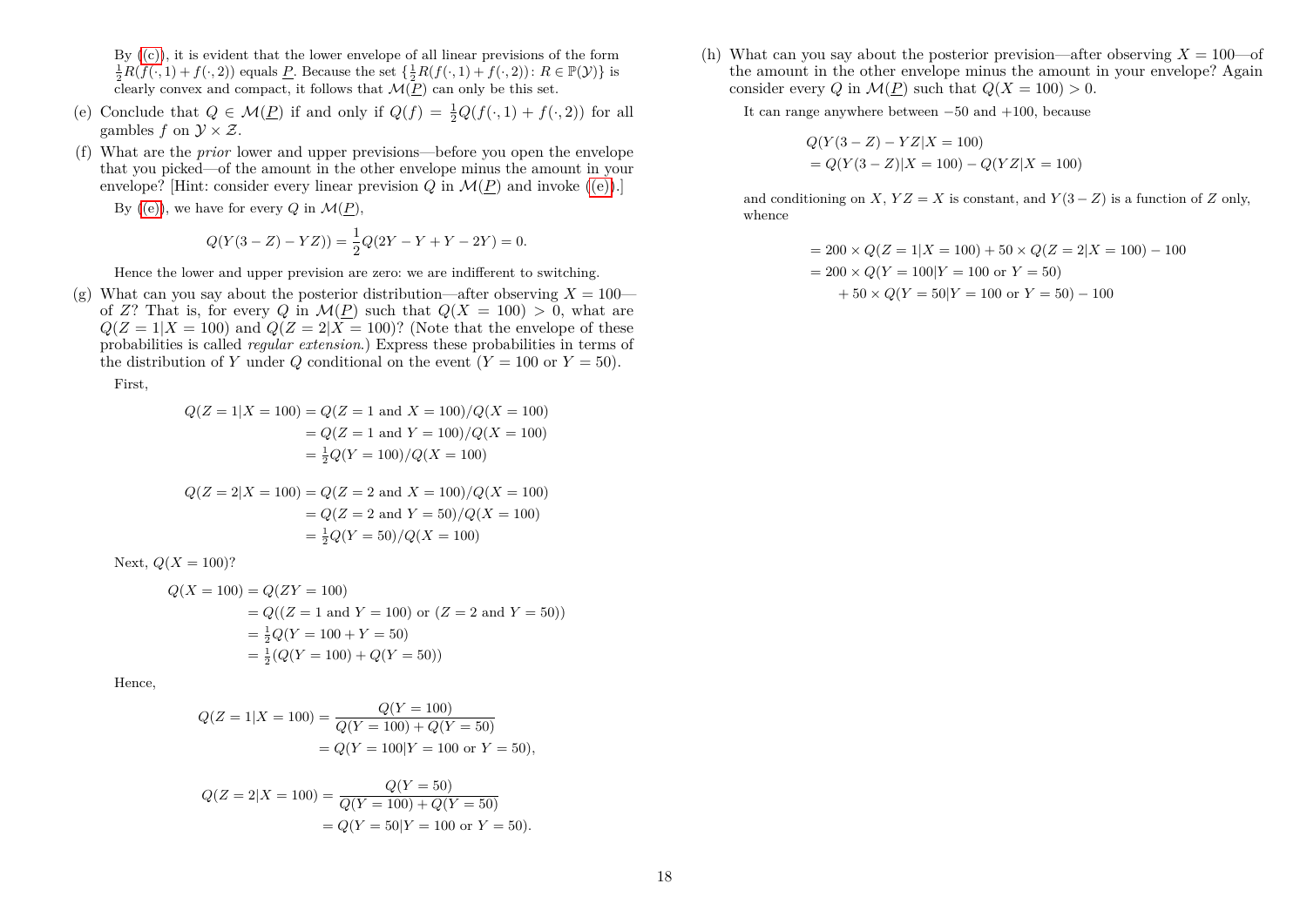### **9 Independent products**

In these exercises, the different independent products will be made concrete. Consider two binary variables, *X* and *Y* , both for example representing coin flips, so taking values  $\{H, T\}$ . A coherent lower prevision for a binary variable is always a linear-vacuous lower prevision and therefore completely determined by its lower probability mass function. We here assume  $\underline{P}_X(H) = \underline{P}_X(T) = \frac{1-\varepsilon}{2}$  and  $\underline{P}_Y(H) = \underline{P}_Y(T) = \frac{1-\delta}{2}$ , or in other words

$$
\underline{P}_X(g(X)) = (1 - \varepsilon) \frac{g(H) + g(T)}{2} + \varepsilon \min\{g(H), g(T)\}
$$

$$
\underline{P}_Y(h(Y)) = (1 - \delta) \frac{h(H) + h(T)}{2} + \delta \min\{h(H), h(T)\}
$$

<span id="page-18-0"></span>We are interested in the event  $HH \vee TT$ , i.e.,  $(X, Y) \in \{(H, H), (T, T)\}.$ 

53. Calculate  $(\underline{P}_X \boxtimes \underline{P}_Y)(HH \vee TT)$ . Start by finding the extreme points of  $\mathcal{M}(\underline{P}_X)$  and  $\mathcal{M}(\underline{P}_Y)$ . Use these to find a set with the extreme points of  $\mathcal{M}(\underline{P}_X \boxtimes \underline{P}_Y)$ . Then find the requested lower probability using the lower envelope theorem.

The extreme points of the marginal credal sets are found by applying normalisation to the given lower probability values (let  $\varepsilon^+ := 1 + \varepsilon$ ,  $\varepsilon^- := 1 - \varepsilon$ ,  $\delta^+ := 1 + \delta$ , and  $\delta^- := 1 - \delta$ :

$$
p := \begin{pmatrix} p_H \\ p_T \end{pmatrix}, \qquad \text{ext } \mathcal{M}(\underline{P}_X) = \left\{ \frac{1}{2} \begin{pmatrix} \varepsilon^- \\ \varepsilon^+ \end{pmatrix}, \frac{1}{2} \begin{pmatrix} \varepsilon^+ \\ \varepsilon^- \end{pmatrix} \right\},
$$

$$
\text{ext } \mathcal{M}(\underline{P}_X) = \left\{ \frac{1}{2} \begin{pmatrix} \delta^- \\ \delta^+ \end{pmatrix}, \frac{1}{2} \begin{pmatrix} \delta^+ \\ \delta^- \end{pmatrix} \right\}.
$$

The extreme points of  $\mathcal{M}(\underline{P}_X \boxtimes \underline{P}_Y)$  are then formed by pairwise multiplications of elements of  $\mathcal{M}(P_X)$  and  $\mathcal{M}(P_Y)$ :

$$
p := \begin{pmatrix} p_{HH} \\ p_{HT} \\ p_{TH} \\ p_{TT} \end{pmatrix},
$$

$$
ext \mathcal{M}(\underline{P}_X \boxtimes \underline{P}_Y) = \begin{cases} \frac{1}{4} \begin{pmatrix} \varepsilon^{-\delta^{-}} \\ \varepsilon^{-\delta^{-}} \\ \varepsilon^{+ \delta^{-}} \end{pmatrix}, \frac{1}{4} \begin{pmatrix} \varepsilon^{-\delta^{+}} \\ \varepsilon^{-\delta^{-}} \\ \varepsilon^{+ \delta^{+}} \end{pmatrix}, \frac{1}{4} \begin{pmatrix} \varepsilon^{+ \delta^{-}} \\ \varepsilon^{+ \delta^{+}} \\ \varepsilon^{- \delta^{-}} \end{pmatrix}, \frac{1}{4} \begin{pmatrix} \varepsilon^{+ \delta^{+}} \\ \varepsilon^{+ \delta^{-}} \\ \varepsilon^{- \delta^{-}} \end{pmatrix}, \frac{1}{4} \begin{pmatrix} \varepsilon^{+ \delta^{+}} \\ \varepsilon^{+ \delta^{-}} \\ \varepsilon^{- \delta^{-}} \end{pmatrix} \end{cases}.
$$

By the lower envelope theorem,

$$
(P_X \boxtimes P_Y)(HH \vee TT) = \min_{p \in ext \mathcal{M}(P_X \boxtimes P_Y)} (p_{HH} + p_{TT})
$$
  
=  $\frac{1}{4} \min \{ \varepsilon^{-} \delta^{-} + \varepsilon^{+} \delta^{+}, \varepsilon^{-} \delta^{+} + \varepsilon^{+} \delta^{-} \}$   
=  $\frac{1}{2} \min \{ 1 + \varepsilon \delta, 1 - \varepsilon \delta \} = \frac{1 - \varepsilon \delta}{2}.$ 

<span id="page-18-1"></span>54. Calculate  $(P_X \otimes P_Y)(HH \vee TT)$ . Start by applying the definition of epistemic irrelevance to find  $P_V(\cdot|X)$ . Then apply the marginal extension theorem.

By epistemic irrelevance of *X* to *Y*, we know that  $P_Y(\cdot|H) = P_Y(\cdot|T) = P_Y$ . By the marginal extension theorem,

$$
\begin{aligned} (\underline{P}X \otimes \underline{P}Y)(HH \vee TT) &= \underline{P}X(\underline{P}Y(HH \vee TT|X)) \\ &= \underline{P}X(\underline{P}Y(HH \vee TT|H)I_H + \underline{P}Y(HH \vee TT|T)I_T) \\ &= \underline{P}X(\underline{P}Y(H)I_H + \underline{P}Y(T)I_T) \\ &= \underline{P}X(\frac{1-\delta}{2}I_H + \frac{1-\delta}{2}I_T) = \frac{1-\delta}{2}\underline{P}X(1) = \frac{1-\delta}{2}. \end{aligned}
$$

55. Calculate  $(P_X \otimes P_Y)(HH \vee TT)$ . Start by finding the marginal gambles defining the sets of almost desirable gambles corresponding to  $P_X$  and  $P_Y$  as their positive linear hull. Use these to write down the marginal gambles whose positive linear hull is the set of almost desirable gambles corresponding to  $P_X \otimes P_Y$ . Then write down the linear program for calculating the natural extension to  $I_{HH\vee TT}$  and solve it.

(The argument order used here for the gambles is the same as the one used in the solution of Exercise [53](#page-18-0) for mass functions.)

Because by convention  $P_X(H) = P_X(I_H)$ , and likewise for *Y* instead of *X* and *T* instead of *H*, we have

$$
G_{\underline{P}_X}(I_H) = G_{\underline{P}_X}(I_T) = \frac{1}{2} \begin{bmatrix} \varepsilon^+ \\ -\varepsilon^- \end{bmatrix}, \qquad G_{\underline{P}_Y}(I_H) = G_{\underline{P}_Y}(I_T) = \frac{1}{2} \begin{bmatrix} \delta^+ \\ -\delta^- \end{bmatrix}
$$

*.*

The marginal gambles determining  $P_X \otimes P_Y$  are then  $G_{P_X}(I_H)(X)I_H(Y)$ ,  $G_{\underline{P}_X}(I_H)(X)I_T(Y), G_{\underline{P}_X}(I_T)(X)I_H(Y), G_{\underline{P}_X}(I_T)(X)I_T(Y), I_H(X)G_{\underline{P}_Y}(I_H)(Y),$  $I_T(X)G_{\underline{P}_Y}(I_H)(Y), I_H(X)G_{\underline{P}_Y}(I_T)(Y)$ , and  $I_T(X)G_{\underline{P}_Y}(I_T)(Y)$ . So the linear program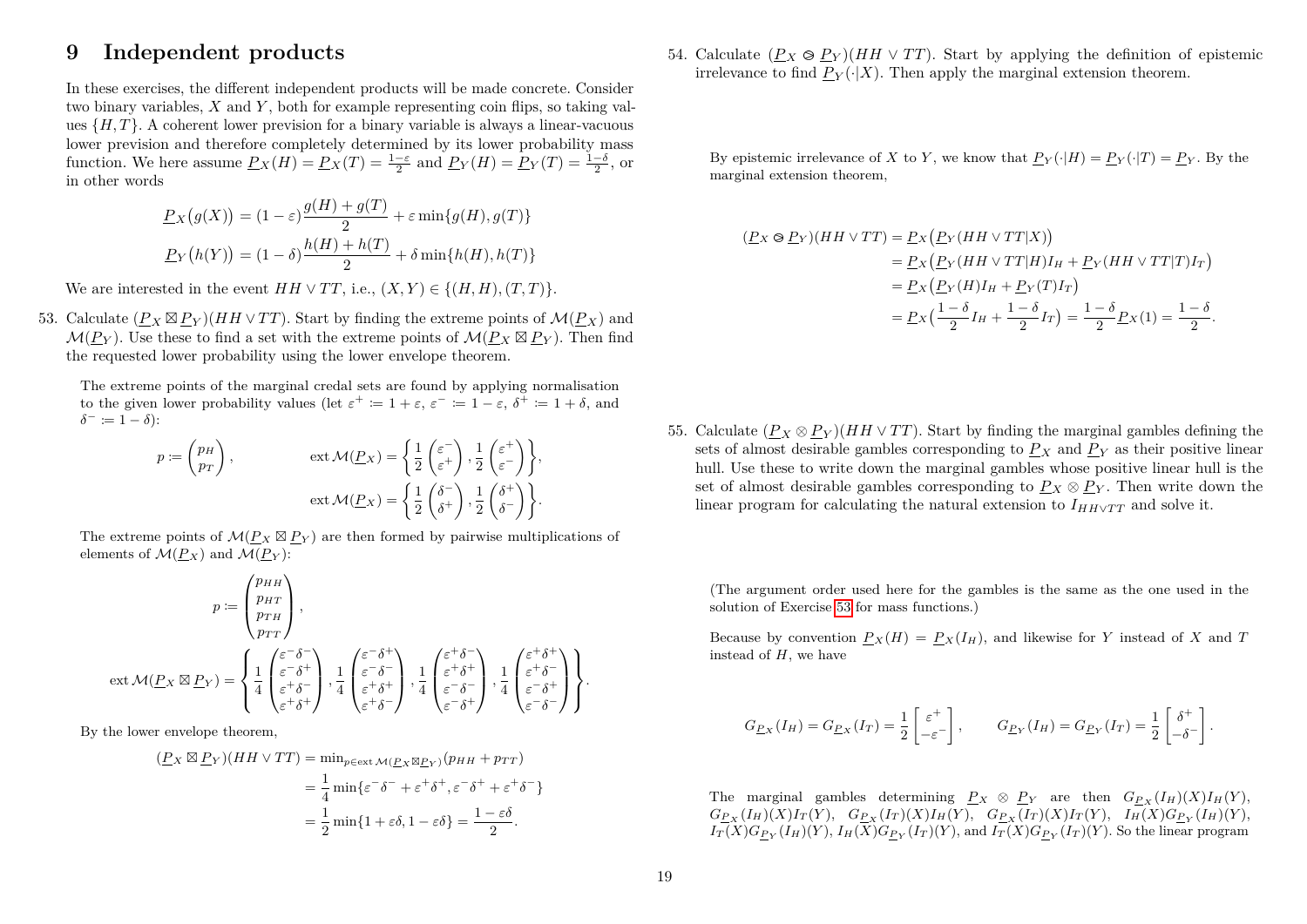becomes (we can scale the marginal gambles at-will):

$$
(P_X \otimes P_Y)(HH \vee TT) = \max \left\{ \alpha \in \mathbb{R} : \begin{pmatrix} 1 & & & \\ & 1 & & \\ & & 1 & \\ & & & 1 \end{pmatrix} \lambda \right\}
$$

$$
+ \begin{pmatrix} \varepsilon^+ & -\varepsilon^- & \\ -\varepsilon^- & \varepsilon^+ & \\ -\varepsilon^- & \varepsilon^+ & \\ & & -\varepsilon^- & \varepsilon^+ \end{pmatrix} \mu
$$

$$
+ \begin{pmatrix} \delta^+ & -\delta^- & \\ -\delta^- & \delta^+ & \\ & & \delta^+ & -\delta^- \\ -\delta^- & \delta^+ \end{pmatrix} \nu
$$

$$
+ \begin{pmatrix} \alpha \\ \alpha \\ \alpha \end{pmatrix} \leq \begin{pmatrix} 1 \\ 0 \\ 1 \end{pmatrix}, (\lambda, \mu, \nu) \in ((\mathbb{R}_{\geq 0})^{\{H, T\}})^3 \right\}.
$$

As compared to  $\lambda = 0$ ,  $\lambda$  with positive components can only decrease  $\alpha$ , so we may take  $\lambda = 0$ . Also, because of the symmetry of and the position of the zeros and ones in the right-hand side gamble, we may take  $\mu_{HH} = \mu_{TT}$ ,  $\mu_{HT} = \mu_{HT} = 0$ ,  $\nu_{HH} = \nu_{TT}$ , and  $\nu_{HT} = \nu_{HT} = 0$ . So we can write:

$$
\begin{aligned} (\underline{P} \times \otimes \underline{P} \times)(HH \vee TT) &= \max \Bigg\{ \alpha \in \mathbb{R} : \begin{pmatrix} \varepsilon^+/\varepsilon^- \\ -1 \end{pmatrix} \mu + \begin{pmatrix} \delta^+/\delta^- \\ -1 \end{pmatrix} \nu \\ &+ \begin{pmatrix} \alpha \\ \alpha \end{pmatrix} \leq \begin{pmatrix} 1 \\ 0 \end{pmatrix}, (\mu, \nu) \in (\mathbb{R}_{\geq 0})^2 \Bigg\}. \end{aligned}
$$

Unless  $\epsilon = \delta$ , either  $\epsilon^+/\epsilon^-$  or  $\delta^+/\delta^-$  will be smaller, and therefore  $\nu = \text{or } \mu = 0$ . So if  $\varepsilon^+/\varepsilon^- \geq \delta^+/\delta^-$ , then  $(P_X \otimes P_Y)(HH \vee TT) = (P_X \otimes P_Y)(HH \vee TT)$  and if  $\varepsilon^+/\varepsilon^- \leq \delta^+/\delta^-$ , then  $(P_X \otimes P_Y)(HH \vee TT) = (P_X \otimes P_Y)(HH \vee TT)$ . So using the result of Exercise [54,](#page-18-1) we find

$$
(\underline{P}_X \otimes \underline{P}_Y)(HH \vee TT) = \frac{1 - \min\{\varepsilon, \delta\}}{2}.
$$

56. Calculate  $\underline{E}_{P_x, P_Y}(HH \vee TT)$ . Start by writing down the cylindrical extensions of the marginal gambles corresponding to  $P_X$  and  $P_Y$ , whose positive linear hull determines the set of almost desirable gambles corresponding to  $\underline{E}_{P_x, P_Y}$ . Then write down the linear program for calculating the natural extension to  $\overline{I_{HHVTT}}$  and solve it.

(The argument order used here for the gambles is the same as the one used in the solution of Exercise [53](#page-18-0) for mass functions.)

$$
\underline{E_{P_x,P_Y}}(HH \vee TT) = \max \left\{ \alpha \in \mathbb{R} : \begin{pmatrix} \varepsilon^+ & -\varepsilon^- \\ \varepsilon^+ & -\varepsilon^- \\ -\varepsilon^- & \varepsilon^+ \end{pmatrix} \mu + \begin{pmatrix} \delta^+ & -\delta^- \\ -\delta^- & \delta^+ \\ \delta^+ & -\delta^- \\ -\delta^- & \delta^+ \end{pmatrix} \nu + \begin{pmatrix} \alpha \\ \alpha \\ \alpha \end{pmatrix} \leq \begin{pmatrix} 1 \\ 0 \\ 1 \end{pmatrix}, (\mu, \nu) \in \left( (\mathbb{R}_{\geq 0})^2 \right)^2 \right\}.
$$

If  $(\mu, \nu) = (\lambda_1, \lambda_2, \lambda_3, \lambda_4)$  is an optimal solution, then by symmetry of the gambles involved so are  $(\lambda_2, \lambda_1, \lambda_3, \lambda_4)$  and  $(\lambda_1, \lambda_2, \lambda_4, \lambda_3)$  and therefore by convexity of the solution set, we may take  $u_1 = u_2$  and  $v_1 = v_2$ . But then the right-hand side becomes the vector with constant value  $(\varepsilon^+ - \varepsilon^-)\mu + (\delta^+ - \delta^-)\nu + \alpha$ . Because  $\varepsilon^+ - \varepsilon^- = 2\varepsilon \ge 0$  and  $\delta^+ - \delta^- = 2\delta \geq 0$ , we must take  $\mu = \nu = 0$  to get our optimal solution, which must then  $\Phi \alpha = 0$ . So  $\underline{E}_{P_x, P_Y}(HH \vee TT) = 0$ , and by a similar reasoning  $\underline{E}_{P_x, P_Y}(HT \vee TH) = 0$ , so in the absence of any structural assumptions, the marginals contain no information about  $HH \vee TT$ .

57. Verify that in terms of commitments added about gambles on *HH* ∨ *T T*, strong independence dominates epistemic independence, which dominates epistemic irrelevance, which dominates no structural assumptions.

Indeed, from the previous exercises, we see that

$$
\begin{aligned} \n(\underline{P}_X \boxtimes \underline{P}_Y)(HH \vee TT) &\geq (\underline{P}_X \otimes \underline{P}_Y)(HH \vee TT) \\ \n&\geq (\underline{P}_X \otimes \underline{P}_Y)(HH \vee TT) \geq \underline{E}_{\underline{P}_x, \underline{P}_Y}(HH \vee TT), \n\end{aligned}
$$

independently of the values of *ε* and *δ*.

58. Calculate the value of the

- strong product,
- independent natural extension, and
- forward irrelevant  $(X \to Y)$  natural extension

for the gamble  $f := I_{HH} - I_{HT} + 2I_{TH} - 2I_{TT}$ . Start by factorizing the gamble as  $f(X, Y) = g(X)h(Y)$ . Then apply properties of the products to simplify the calculations.

$$
f(X,Y) = \underbrace{\left(I_H(X) + 2I_T(X)\right)}_{g(X)} \underbrace{\left(I_H(Y) - I_T(Y)\right)}_{h(Y)}.
$$

Because  $q \geq 0$  and because the strong product and the independent natural extension are factorizing, we can write:

$$
(\underline{P}_X \boxtimes \underline{P}_Y)(f) = (\underline{P}_X \otimes \underline{P}_Y)(f) = \underline{P}_X(g(X)\underline{P}_Y(h(Y))).
$$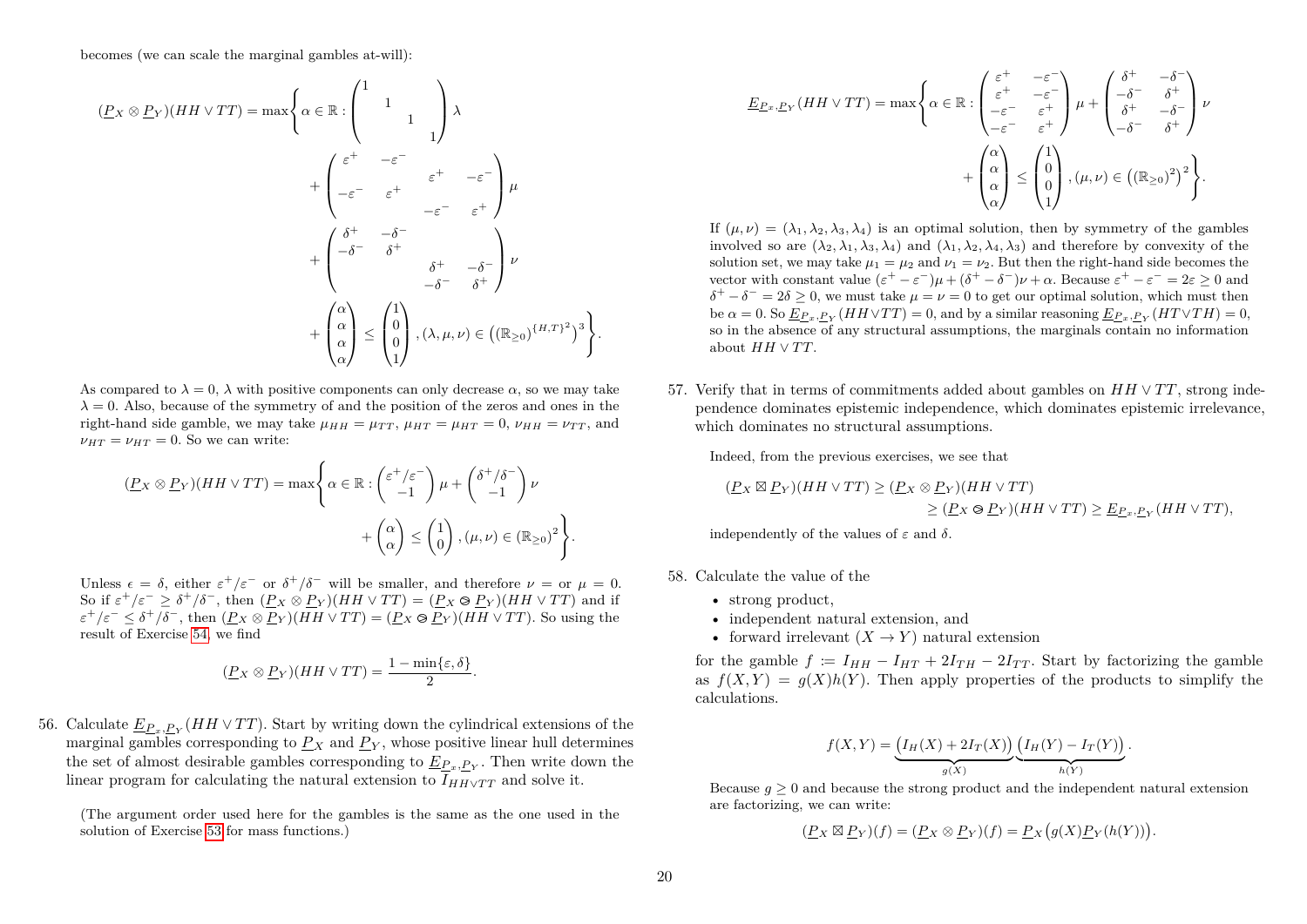$$
\underline{P}_Y(h(Y)) = (1 - \delta)\frac{1 - 1}{2} + \delta \min\{1, -1\} = -\delta.
$$

So then

$$
\underline{P}_X(g(X)\underline{P}_Y(h(Y))) = \underline{P}_X(-\delta g(X)))
$$
  
=  $-\delta \overline{P}_X(g(X)))$   
=  $-\delta((1-\varepsilon)\frac{1+2}{2} + \varepsilon \max\{1,2\}) = -\frac{\delta(3+\varepsilon)}{2}.$ 

For the forward irrelevant natural extension, we need to calculate a marginal extension, which also simplifies because *f* factorizes and *g* is nonnegative:

$$
(\underline{P}_X \otimes \underline{P}_Y)(f) = \underline{P}_X(g(X)\underline{P}_Y(h(Y))),
$$

so the same value as for the other extensions.

59. Calculate the value of the

- strong product.
- independent natural extension, and
- forward irrelevant  $(X \to Y)$  natural extension

for the gamble that returns the number of heads. Start by writing this gamble using indicator functions. Then apply properties of the products to simplify the calculations.

$$
f(X,Y) \coloneqq I_H(X) + I_H(Y).
$$

Because *f* is the sum of gambles that are the cylindrical extension of gambles on the marginal possibility spaces, we can use external additivity to calculate both the strong product and the independent natural extension:

$$
(\underline{P}X \boxtimes \underline{P}Y)(f) = (\underline{P}X \otimes \underline{P}Y)(f) = \underline{P}X(H) + \underline{P}Y(H) = \frac{1-\varepsilon}{2} + \frac{1-\delta}{2} = 1 - \frac{\varepsilon+\delta}{2}.
$$

For the forward irrelevant natural extension, we need to calculate a marginal extension, which simplifies thanks to constant additivity (cf. Exercise [5\)](#page-0-10):

$$
\begin{aligned} \left(\underline{P}_X \otimes \underline{P}_Y\right)(f) &= \underline{P}_X \left(\underline{P}_Y(I_H(X) + I_H(Y))\right) \\ &= \underline{P}_X\left(I_H(X) + \underline{P}_Y(H)\right) = \underline{P}_X(H) + \underline{P}_Y(H), \end{aligned}
$$

so again the same value as for the other extensions.

## **10 Choquet integral with respect to Hausdorff measures**

The following exercises allow you to practice calculating the Choquet integral with respect to Hausdorff measures. Let  $\Omega := [0,1]$  and let  $(\Omega, d)$  be the Euclidean metric space.

<span id="page-20-0"></span>60. Determine  $P([0, 1/2)|\Omega) = P(I_{[0,1/2)}|\Omega)$  and  $P([0, 1/2)|\{\varpi\}) = P(I_{[0,1/2)}|\{\varpi\})$  for any  $\varpi$  in  $Ω$ .

$$
P([0, 1/2)|\Omega) = \text{(C)} \int I_{[0, 1/2)} \, dh^1
$$
\n
$$
= \inf I_{[0, 1/2)} + \int_{\inf I_{[0, 1/2)}}^{\sup I_{[0, 1/2)}} h^1(\{\omega \in \Omega : I_{[0, 1/2)}(\omega) > x\}) dx
$$
\n
$$
= 0 + \int_0^1 h^1([0, 1/2)) dx = \int_0^1 \frac{1}{2} dx = \frac{1}{2}.
$$

$$
P([0,1/2)|\{\varpi\}) = (C) \int I_{[0,1/2)\cap\{\varpi\}} dh^0
$$
  
= inf  $I_{[0,1/2)\cap\{\varpi\}} + \int_{\inf I_{[0,1/2)\cap\{\varpi\}}}^{\sup I_{[0,1/2)\cap\{\varpi\}}} h^0(\{\omega \in \{\varpi\} : I_{[0,1/2)}(\omega) > x\}) dx$   
=  $I_{[0,1/2)}(\varpi) + 0 = I_{[0,1/2)}(\varpi).$ 

<span id="page-20-1"></span>61. Determine  $P(\mathbb{Q}|\Omega) = P(I_0|\Omega)$  and  $P(\mathbb{Q}|\{\varpi\}) = P(I_0|\{\varpi\})$  for any  $\varpi$  in  $\Omega$ .

$$
P(\mathbb{Q}|\Omega) = (\mathcal{C}) \int I_{\mathbb{Q}\cap\Omega} dh^1
$$
  
\n
$$
= \inf I_{\mathbb{Q}\cap\Omega} + \int_{\inf I_{\mathbb{Q}\cap\Omega}}^{\sup I_{\mathbb{Q}\cap\Omega}} h^1(\{\omega \in \Omega : I_{\mathbb{Q}}(\omega) > x\}) dx
$$
  
\n
$$
= 0 + \int_0^1 h^1(\mathbb{Q}\cap\Omega) dx = \int_0^1 0 dx = 0.
$$
  
\n
$$
P(\mathbb{Q}|\{\varpi\}) = (\mathcal{C}) \int I_{\mathbb{Q}\cap\{\varpi\}} dh^0
$$
  
\n
$$
= \inf I_{\mathbb{Q}\cap\{\varpi\}} + \int_{\inf I_{\mathbb{Q}\cap\{\varpi\}}^{\sup I_{\mathbb{Q}\cap\{\varpi\}}} h^0(\{\omega \in \{\varpi\} : I_{\mathbb{Q}}(\omega) > x\}) dx
$$
  
\n
$$
= I_0(\varpi) + 0 = I_0(\varpi).
$$